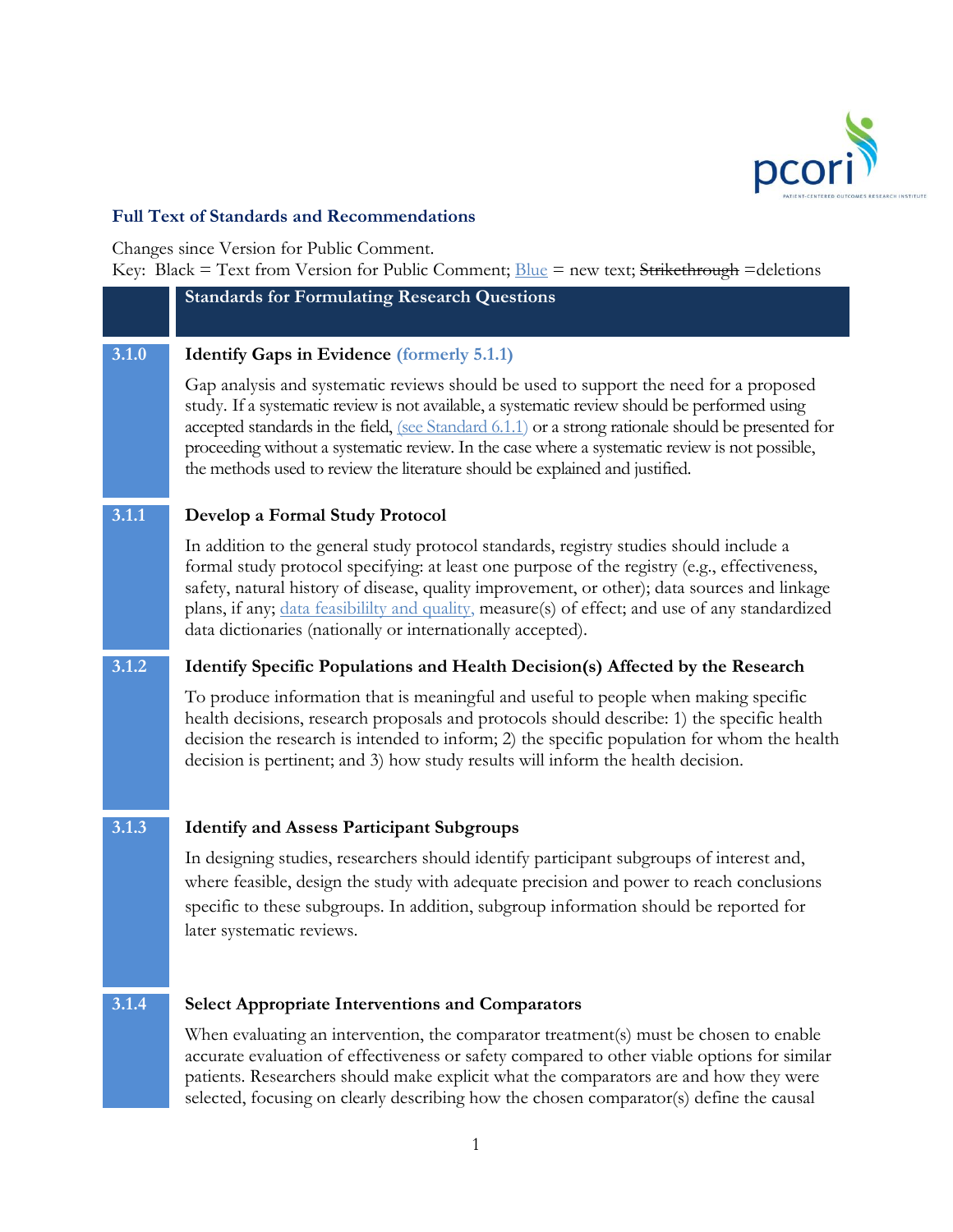question, reduce the potential for biases, and allow direct comparisons. Generally, non-use (or no specific treatment) comparator groups should be avoided unless no specific treatment is a likely option in standard care.

# **3.1.5 Measure Outcomes that People in the Representing the Population of Interest**

## **Notice and Care About**

Identify and select **include** outcomes the population of interest notices and cares about (e.g., survival, function, symptoms, health-related quality of life) and that inform an identified health decision. Define outcomes clearly, especially for complex conditions or outcomes that may not have established clinical criteria. Provide information that supports the selection of outcomes as meeting the criteria of "clinically meaningful," "patientcentered," and "relevant to decision-makers," such as patient and decision-maker input from meetings**,** or surveys**,** or published **studies** literature relevant to the question of interest. Select outcomes based on input directly elicited from patient informants, persons people representative of the population of interest, either in previous studies or in the proposed research.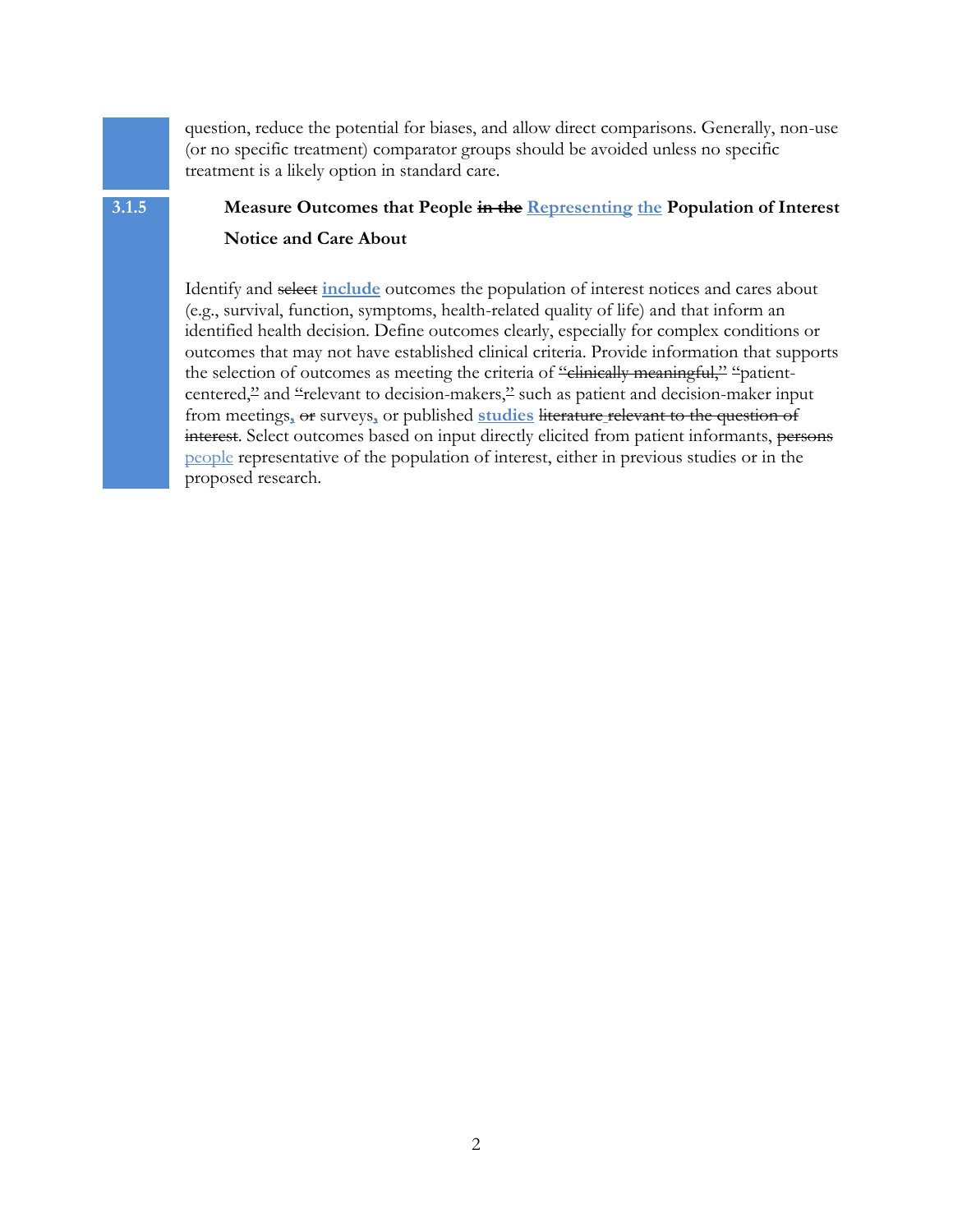### **Standards Associated with Patient-Centeredness**

## **4.1.1 Engage Patient Informants, Persons Representative of the Population of Interest, people representing the population of interest and other relevant stakeholders in ways that are appropriate and necessary in a given research context.** in All Phases of PCORI

**Patient informants include** People representing the population of interest include individuals who have the condition or who are at risk of the condition, and as relevant, their surrogates or caregivers. Other relevant stakeholders may include clinicians, administrators, policy makers, or others involved in health care decision making. Stakeholders can be engaged in**:**

- Formulating research questions;
- Defining essential characteristics of study participants, comparators, and outcomes;
- Identifying and selecting outcomes that the population of interest notices and cares about (e.g., survival, function, symptoms, health-related quality of life) and that inform decision making relevant to the research topic;
- Monitoring study conduct and progress; and
- Taking part in disseminating results Designing/suggesting dissemination and implementation activities.

When applicable research proposals should 4) describe how these stakeholders people representing the population of interest patient informants will be: identified, recruited, and retained. If engagement is not necessary or appropriate in these processes, explain why.

involved in determining the study design and monitoring of its conduct; and involved in dissemination of research results, and 2) state how the research process will follow PCOR principles of trust, transparency, co-learning, respect, and partnership..

## **4.1.2 Identify, Select, Recruit, and Retain Study Participants Representative of the Spectrum of the Population of Interest Facing the Health Decision of Interest and Ensure that Data Are Collected Thoroughly and Systematically from All Study Participants**

Research proposals and subsequent study reports should describe: 1) the plan to ensure representativeness of participants; 2) how participants are identified, selected, recruited, enrolled, and retained in the study to reduce or address the potential impact of selection bias; 3) efforts employed to maximize adherence to agreed-on enrollment practices; and 4) methods used to ensure unbiased and systematic data collection from all participants.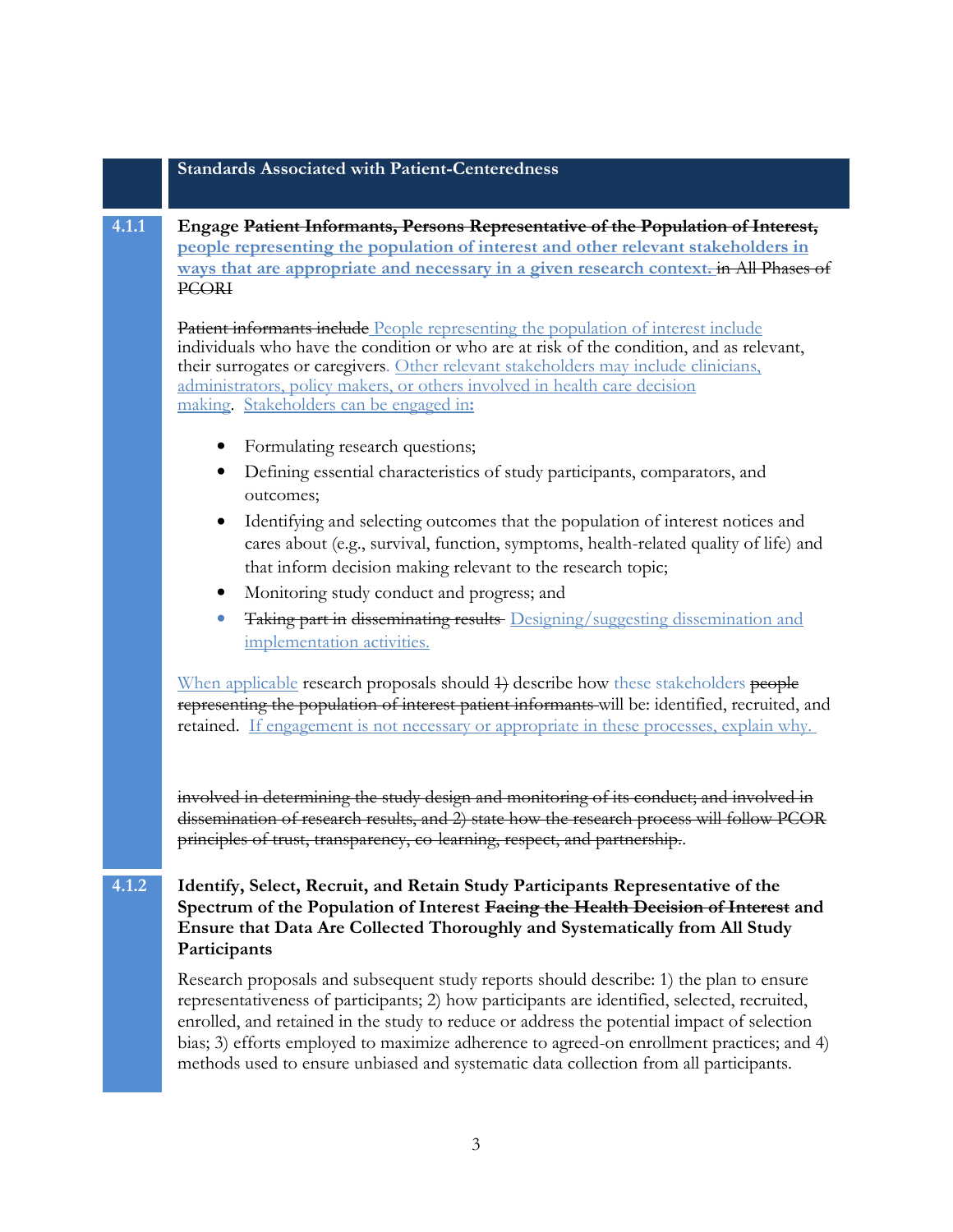If the population of interest includes people who are more difficult to identify, recruit, and/or retain than other study populations (for example, individuals historically underrepresented in health care research such as those with multiple disease conditions, low literacy, low socioeconomic status, or poor health care access, as well as racial and ethnic minority groups and people living in rural areas), then specify plans to address population-unique issues for participant identification, recruitment, and retention.

## **4.1.3 Use Patient-Reported Outcomes When Patients or People at Risk of a Condition Are the Best Source of Information**

When patients or people at risk of a condition are the best source of information regarding outcomes of interest, then the study should employ patient-reported outcome (PRO) measures in lieu of, or in addition to, measures derived from other sources. Proposals should describe: 1) the concept(s) underlying each PRO measure (e.g., symptom or impairment) and how it is meaningful to, and noticed by, patients in the population of interest; 2) how the concept relates to the health decisions the study is designed to inform; 3) how the PRO measure was developed, including how patients were involved in the development; and 4) evidence of measurement properties including content validity, construct validity, reliability, responsiveness to change over time, and score interpretability, including meaningfulness of score changes in the population of interest with consideration of important subgroups. If these measurement properties are not known, a plan for establishing the properties must be provided. Caregiver reports may be appropriate if the patient cannot self-report the outcomes of interest. If PROs are not planned for use in the study, justification must be provided.

#### **4.1.4 Support dissemination and implementation of study results***.*

Support dissemination and implementation of study results by suggesting strategies, indicating clinical and policy implications, and working with patients or organizations to report results in a manner understandable to each target audience

#### **Develop and Implement a Dissemination Assessment to Achieve Broad Awareness of Study Results**

PCOR research proposals and protocols must include an assessment that describes how the project and the composition of the research team supports dissemination and the anticipated facilitators, barriers and potential strategies for dissemination to key stakeholder groups, including patients and individuals at risk of a condition, clinicians and other health care system staff, and policy leaders. Effective dissemination includes the reporting of results in a manner understandable to each target audience, information regarding the relevance of the results for decision-making (recognizing that research findings from a single study alone should not necessarily affect decision-making or practice), along with attention to how the results can be incorporated into health decision-making if applicable. The plan must specify how the dissemination strategy is expected to affect the identified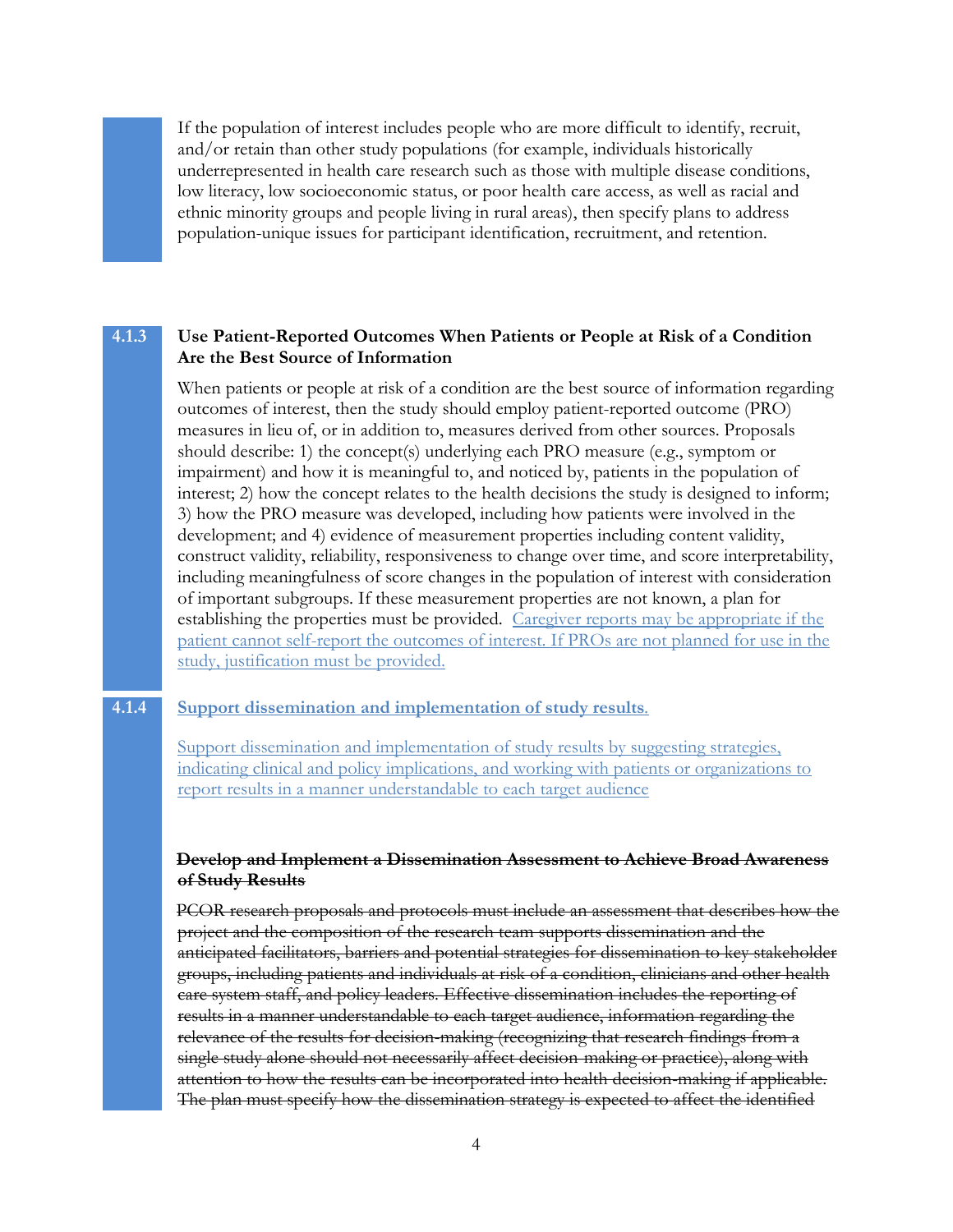health decisions and how dissemination engages the study participants or the population of interest. Requiring research dissemination, as well as engagement of patients and other stakeholders at this stage of research, represents a cultural shift for many institutions and researchers.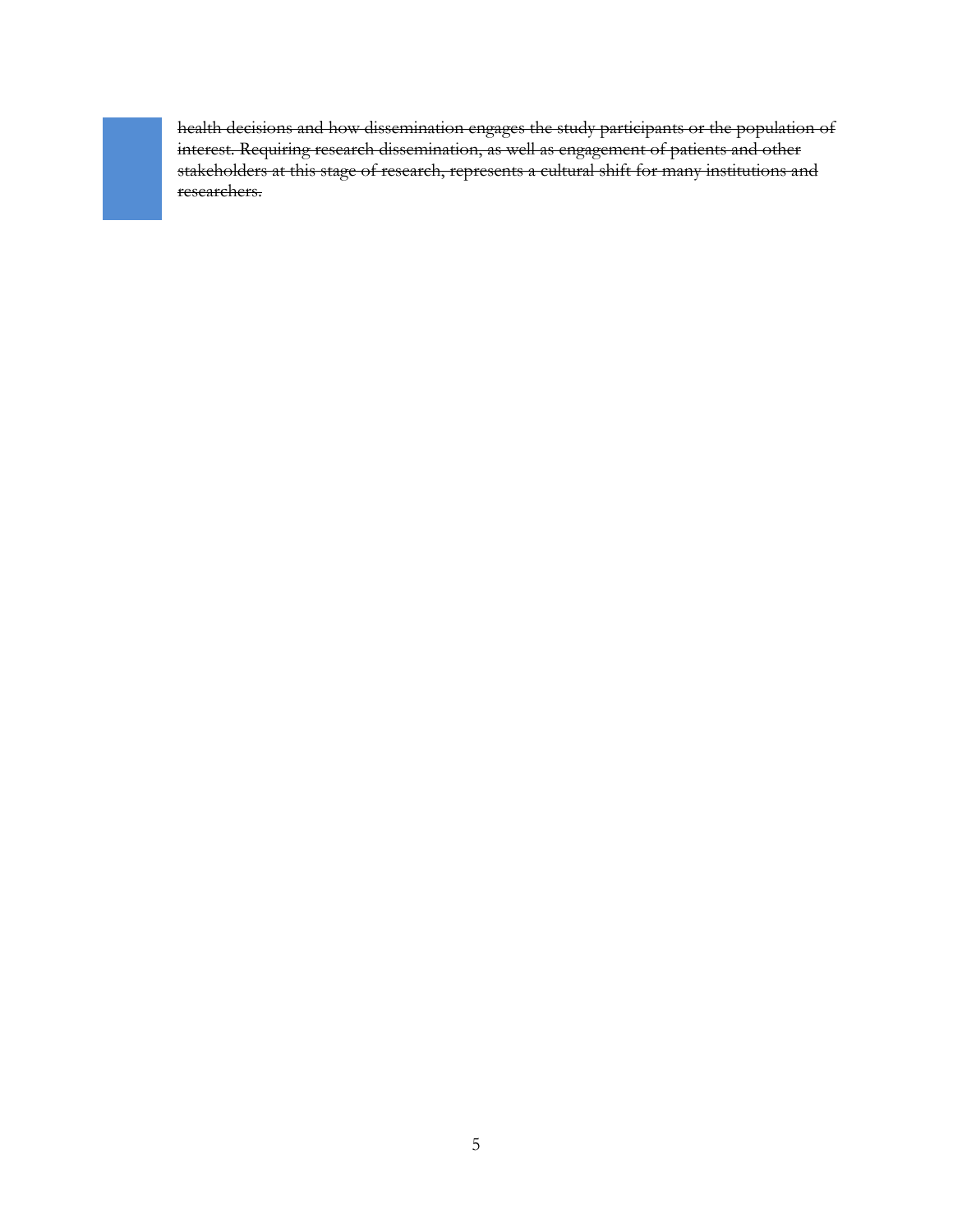|       | <b>Standards for Prioritizing Research</b>                                                                                                                                                                                                                                                                                                                                                                                                                                                                                                                                               |
|-------|------------------------------------------------------------------------------------------------------------------------------------------------------------------------------------------------------------------------------------------------------------------------------------------------------------------------------------------------------------------------------------------------------------------------------------------------------------------------------------------------------------------------------------------------------------------------------------------|
| 5.1.1 | Moved to 3.1.0 Use Systematic Reviews to Identify Gaps in Evidence                                                                                                                                                                                                                                                                                                                                                                                                                                                                                                                       |
|       | [Highlight reflects NEW proposed revisions]                                                                                                                                                                                                                                                                                                                                                                                                                                                                                                                                              |
|       | Gap analysis and of systematic reviews should be used to support the need for a proposed<br>study as part of the process of identifying and prioritizing research gaps to establish<br>funding priorities by PCORI. If a systematic review is not available, a systematic review should<br>be performed using accepted standards in the field, (see Standard 6.1.1) or a strong rationale<br>should be presented for proceeding without a systematic review. In the case where a systematic<br>review is not possible, the methods used to review the literature should be explained and |
| 5.1.2 | justified.<br>Moved to Recommendations Protect Independence in Peer Review of Research                                                                                                                                                                                                                                                                                                                                                                                                                                                                                                   |
|       | <b>Funding Proposals</b>                                                                                                                                                                                                                                                                                                                                                                                                                                                                                                                                                                 |
|       | Adopted methods of peer review should aim to safeguard independence between reviewers<br>and those being reviewed. Note: Moved to recommendations                                                                                                                                                                                                                                                                                                                                                                                                                                        |
| 5.1.3 | Moved to Recommendations Ensure Adequate Representation of Minorities and<br>Disadvantaged Segments of the Population in Peer Review of Research Funding<br><b>Proposals</b>                                                                                                                                                                                                                                                                                                                                                                                                             |
|       | Approaches to topic generation in PCOR should involve both consultative and<br>collaborative functions. Note: Moved to recommendations                                                                                                                                                                                                                                                                                                                                                                                                                                                   |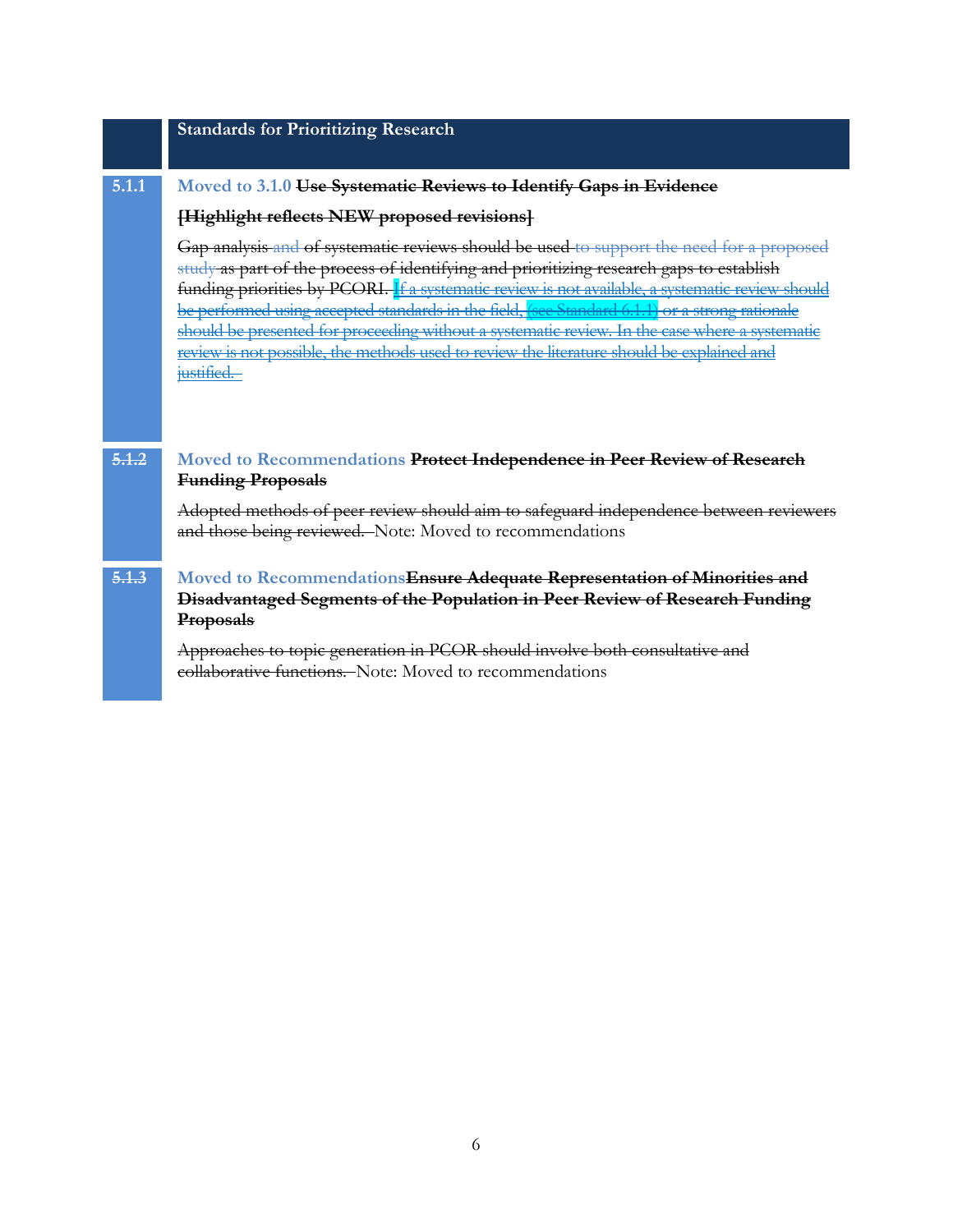## **Standards for SYSTEMATIC REVIEWS**

#### **6.1.1 NEW STANDARD**

Systematic reviews are used to answer questions based on comprehensive consideration of all the pertinent evidence, and can also identify the gaps in evidence and how they might be resolved. Standards for systematic reviews are currently in use, but credible authorities such as Cochrane and AHRQ, vary somewhat in their recommended standards. The Institute of Medicine recently issued standards that draw broadly from available sources. However not all standards are based on empiric evidence and reliable systematic reviews may use alternative approaches The methodology committee endorses these standards but recognize that there can be flexibility in the application of some of standards without compromising the validity of the review, specifically: The Methodology Committee make the following qualifications to the IOM standards:

- Searches for studies reported in languages other than English are not routinely recommended, but may be appropriate to some topics.
- Dual screening and data abstraction are desirable, but fact-checking may be sufficient. Quality control procedures are more important than dual review per se.
- Independent librarian peer review of the search strategy is not required; internal review by experienced researchers is sufficient.

IOM (Institute of Medicine). *Finding What Works in Health Care: Standards for Systematic Reviews.* Washington, DC: The National Academies Press, 2011.)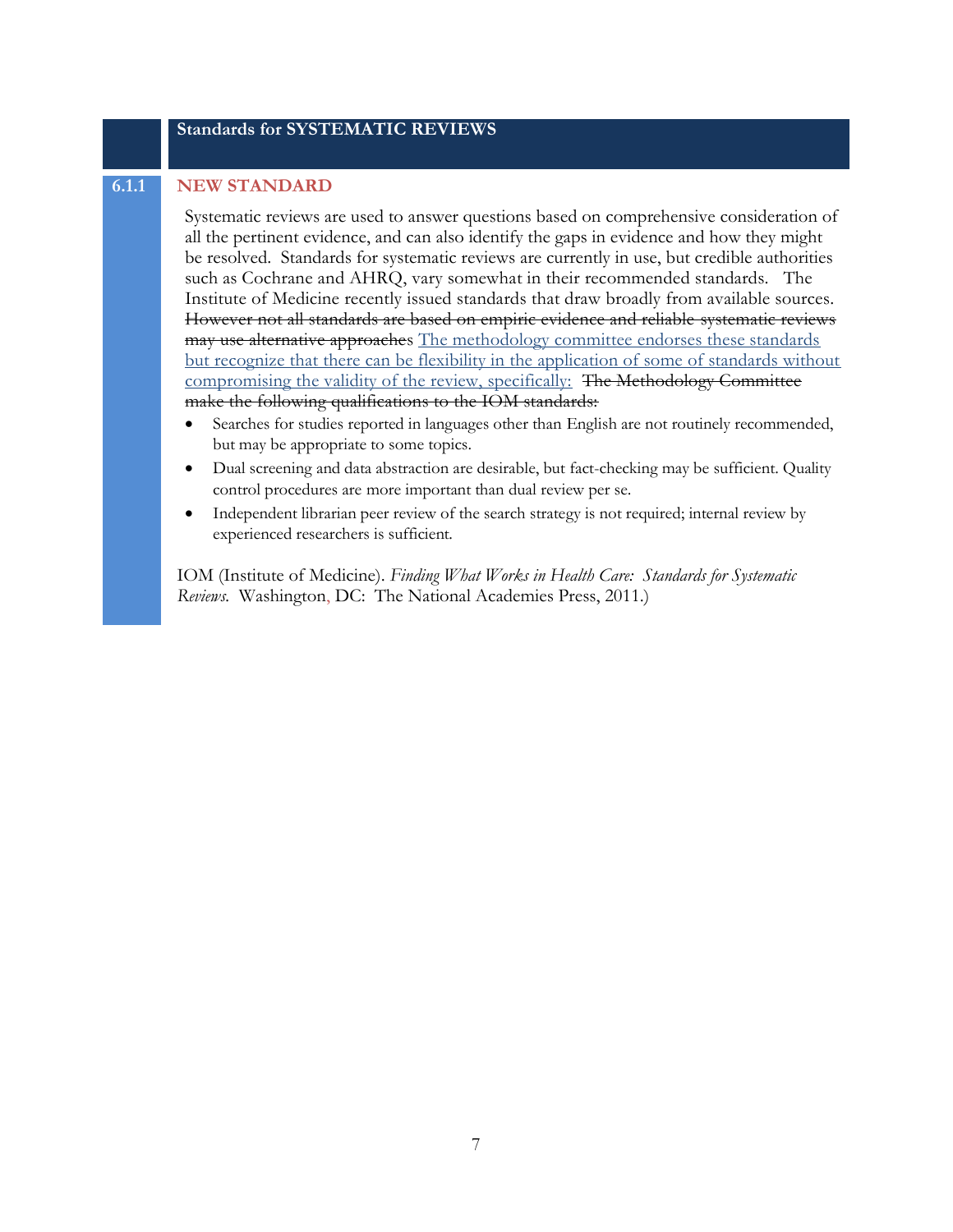#### **General and Crosscutting Methods For All PCOR**

#### **7.1.1 Assess Data Source Adequacy**

In selecting variables for confounding adjustment, researchers should assess the suitability of the data source in terms of its ability to assure robust capture of needed covariates.

## **NEW Describe Data Linkage Plans, if Applicable**

For studies involving linkage of patient data from two or more sources (including registries, data networks and others), describe (1) each data source and its appropriateness, value and limitations for addressing specific research aims, and (2) any additional requirements that may influence successful linkage, such as information needed to match patients, selection of data elements, and definitions used, and (3) the procedures and algorithm(s) employed in matching patients, including the success, limitations and any validation of the matching algorithm

#### **7.1.2 A priori, Specify Plans for Data Analysis that Correspond to Major Aims**

Researchers should describe the analytic approaches that will be used to address the major research aims prior to data collection. These include definitions of key exposures, endpoints, and covariates. Identify patient subgroups of interest, plans (if any) for how new subgroups of interest will be identified or how analysis plans may be adapted based on changing needs and scientific advances, and plans for how missing data will be handled.

#### **7.1.3 Document Validated Scales and Tests**

Studies should include documentation of the name of the scales and tests selected, the reference(s), characteristics of the scale, and psychometric properties.

### **7.1.4 Use Sensitivity Analyses to Determine the Impact of Key Assumptions**

The results of these sensitivity analyses should be reflected in the interpretation of results.

#### **7.1.5 Provide Sufficient Information in Reports to Allow for Assessments of the Study's Internal and External Validity**

Reporting guidelines for specific designs can be found at the Equator network website [\(www.equator-network.org\)](http://www.equator-network.org/)**.** This website has brought together all reporting guidelines that have been developed using formal approaches, many of which have been adopted by journals, such as CONSORT (for randomized clinical trials), STARD (for diagnostic tests), and STROBE (for observational studies).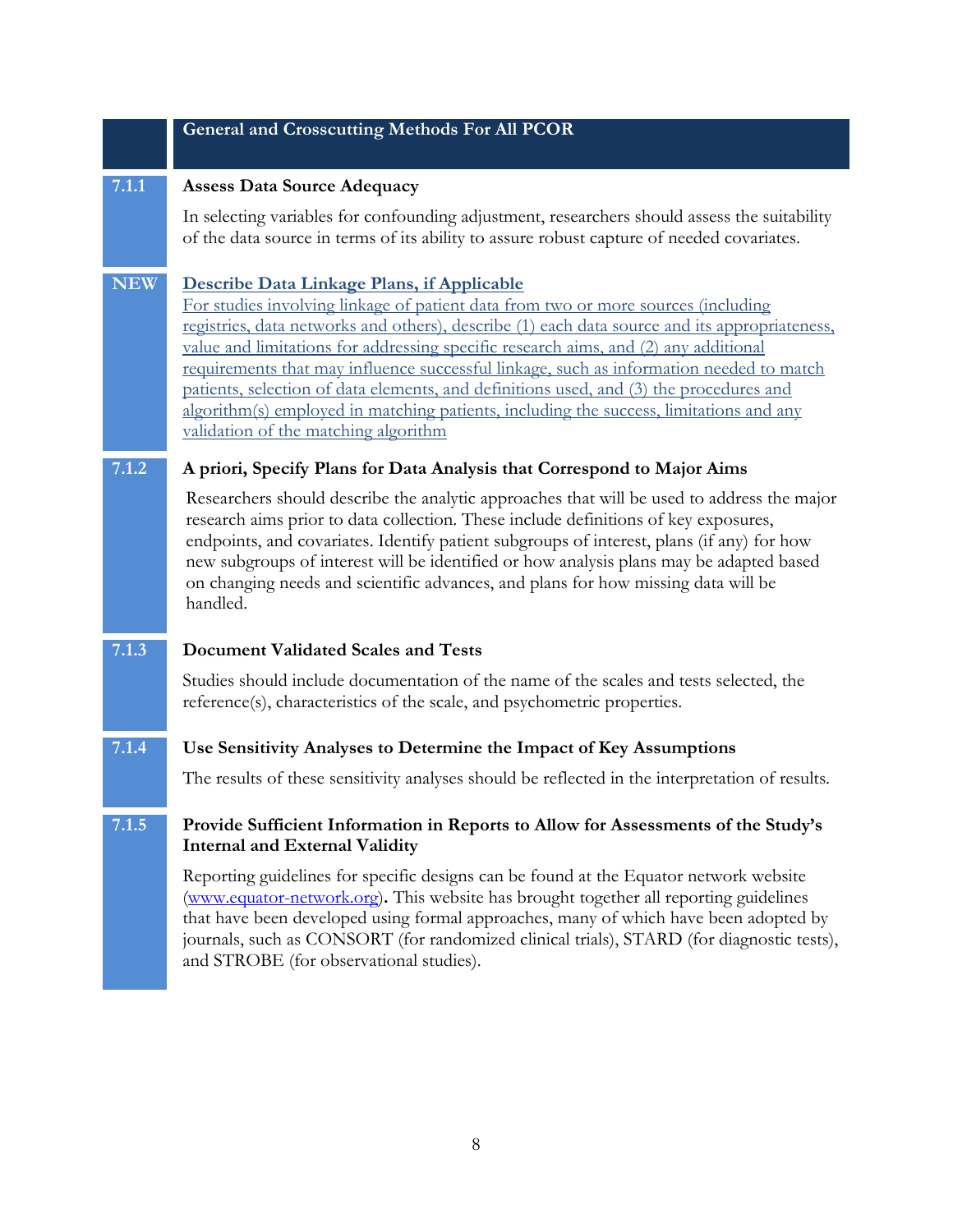## **Causal Inference Standards**

## **7.2.1 Define Analysis Population Using Covariate Histories Information Available at Study Entry**

Decisions about whether patients are included in an analysis should be based on information available at each patient's time of study entry and not based on future information such as future changes in exposure in prospective studies or on information from a defined time period prior to the exposure in retrospective studies. For time-varying treatment or exposure regimes, specific time points should be clearly specified and the covariates history up to and not beyond those time points should be used as population descriptors.

## **7.2.2 Describe Population that Gave Rise to the Effect Estimate(s)**

When conducting analyses that in some way exclude patients from the original study population, researchers should describe the final analysis population that gave rise to the effect estimate(s).

## **7.2.3 Precisely Define the Timing of the Outcome Assessment Relative to the Initiation and Duration of Intervention Exposure**

To ensure that an estimate of an **exposure or** intervention effect corresponds to the question that researchers seek to answer, the researchers must precisely define the timing of the outcome assessment relative to the initiation and duration of **the** intervention **exposure.**

## **7.2.4 Measure Confounders before Start of Exposure. Report data on confounders with study results.**

In general, variables for use in confounding adjustment (either in the design or analysis) should be ascertained and measured prior to the first exposure to the therapy (or therapies) under study. If confounders are time varying, specific time points for the analysis of the exposure effect should be clearly specified and the confounder history up to and not beyond those time points should be used in that analysis.

## **7.2.5 Assess Report the assumptions underlying the construction of Propensity Scores balance and the comparability of the resulting groups in terms of the balance of covariates and overlap.**

When conducting analyses that use propensity scores to balance covariate distributions across intervention groups, researchers should assess the **overlap and** balance achieved across compared groups with respect to potential confounding variables.

## **7.2.6 Assess the Validity of the Instrumental Variable (i.e. how the assumption are met) and report the balance of covariates in the groups created by the IV for all IV analyses.** Assess the validity of the IV (i.e. how the assumption are met) and report the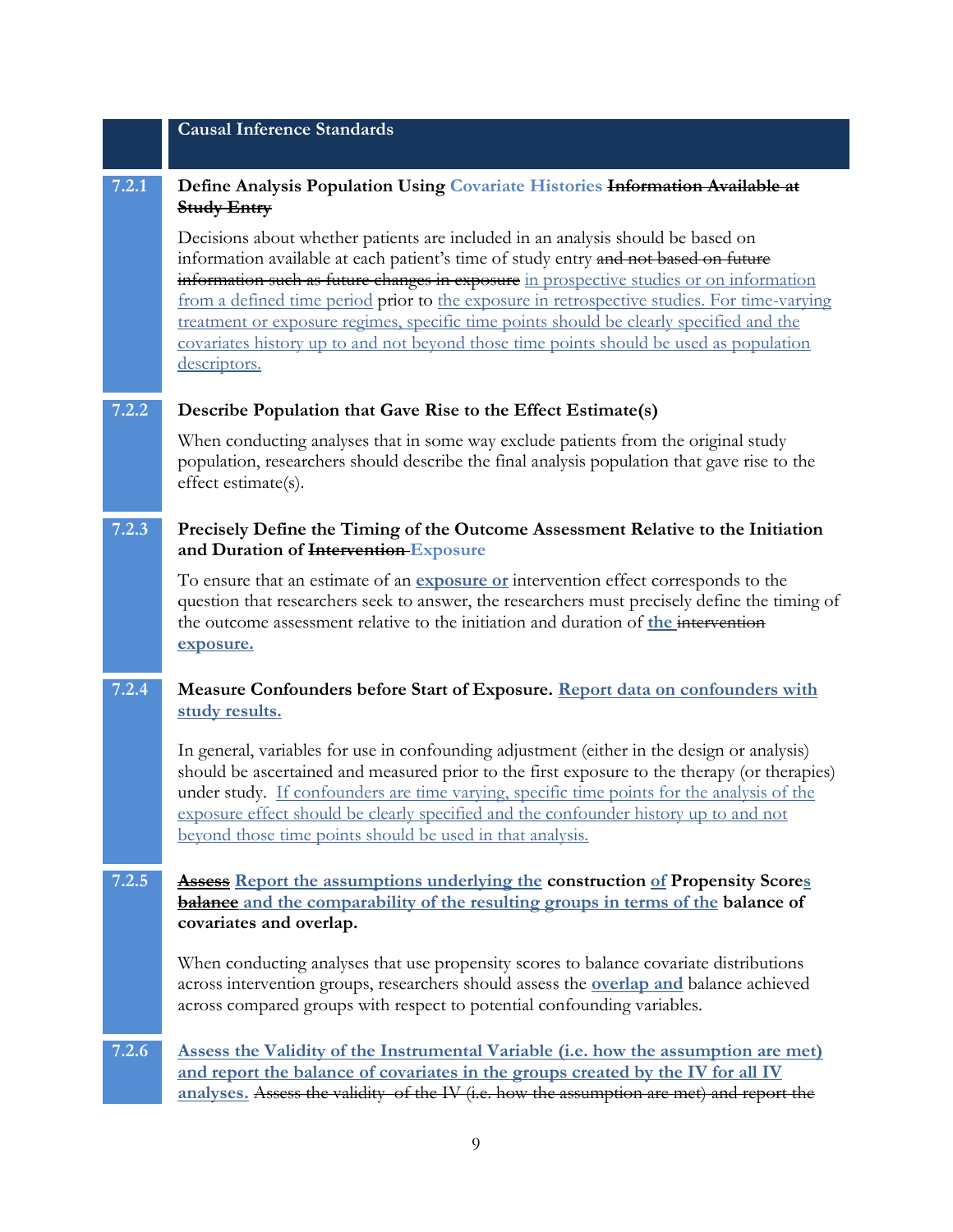balance of covariates in the groups created by the IV. ) if it meets the assumption, and

**An instrumental variable (IV) is an observed measureable variable that induces or is associated with use of an intervention. When** an IV approach is used, empirical evidence should be presented describing how the variable chosen as an IV satisfies the three key properties of a valid instrument: 1) the IV influences choice of the intervention or is associated with a particular intervention because both have a common cause; 2) the IV is unrelated to patient characteristics that are associated with the outcome; and 3) the IV is not otherwise related to the outcome under study (i.e., it does not have a direct effect on the outcome apart from its effect through exposure).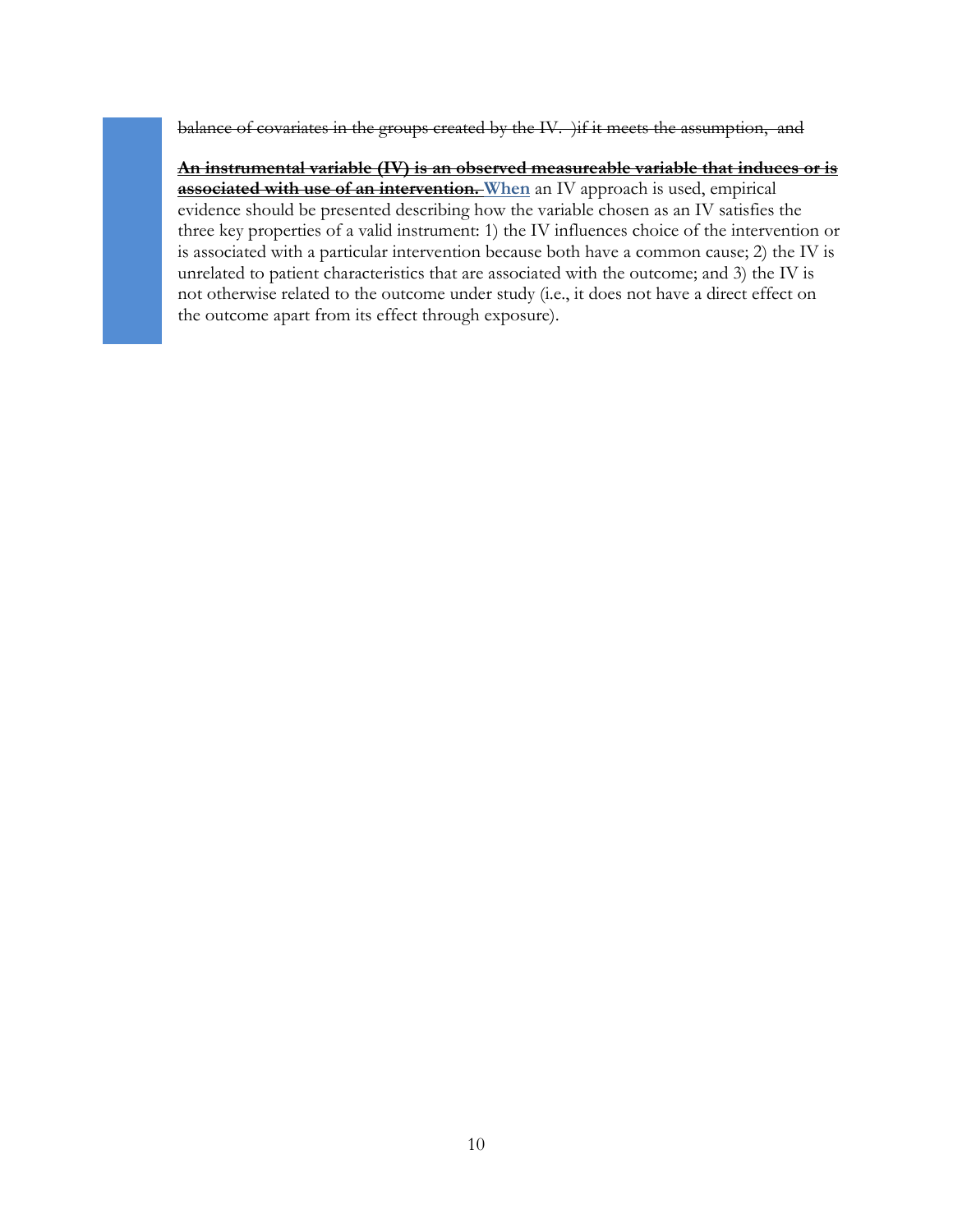## **Standards for Heterogeneity of Treatment Effect (HTE)**

### **7.3.1 State the Goals of HTE Analyses**

State the inferential goal of each HTE analysis **specifying how it is related to the topic of the research, translate this into an analytic approach and highlight the linkages between the two.** Identify each analysis as **either hypothesis driven** (sometimes denoted confirmatory) or hypothesis generating (sometime denoted exploratory). confirmatory,descriptive, or exploratory. See Table 7.1 comparing the different types of HTE analyses.

## **7.3.2 For all Confirmatory and Descriptive HTE Analyses, Pre-specify the analysis plan Subgroups and Outcomes; for Hypothesis driven** c**onfirmatory HTE Analyses, Prespecify Hypotheses for Each Subgroup Effect.**

The study protocol should unambiguously pre-specify planned confirmatory HTE analyses. Pre-specification of **hypothesis driven** confirmatory HTE analyses should include a public record with a clear statement of the hypotheses the study will evaluate, including the definitions of subgroup variables and outcomes, and the direction of the expected **treatment effects.** how groups will be defined (e.g. by multivariate score or stratification) and outcome measures, and the direction of the expected treatment effects. T**he prespecfied hypotheses should be based on p**rior evidence **which** should be described clearly in the study protocol and published paper. be available for review and the study protocol should present this The hypotheses for descriptive HTE need not be prespecified; rather, specify the subgroups to be studied, as one goal is to facilitate future meta-analyses.

# **7.3.3 For Hypothesis Testing Confirmatory Analyses, Report a priori Statistical Power**

Studies should calculate and report the power to detect treatment effects in each subgroup and to detect the interaction between the treatment and the subgrouping variable (i.e., the power to test whether the effects are statistically different between particular subgroups).

# **7.3.4 All HTE claims must be based on appropriate statistical contrasts among groups being compared, such as interaction tests or estimates of differences in treatment effect.**

#### **For Any HTE Analysis, Perform an Interaction Test and Report Sufficient Information on Treatment Effect Estimates**

A common error in HTE analyses is to claim differences in treatment effect when one group shows a statistically significant treatment effect and another does not. To claim differences in treatment effect among subgroups, appropriate statistical methods must be used to directly contrast them. Such contrasts include, but are not limited to interaction tests, differences in treatment effect estimates with standard errors, or a variety of approaches to adjusting the estimated subgroup effect, such as Bayesian shrinkage estimates. Within each subgroup level, studies should present the treatment effect estimates and measures of variability.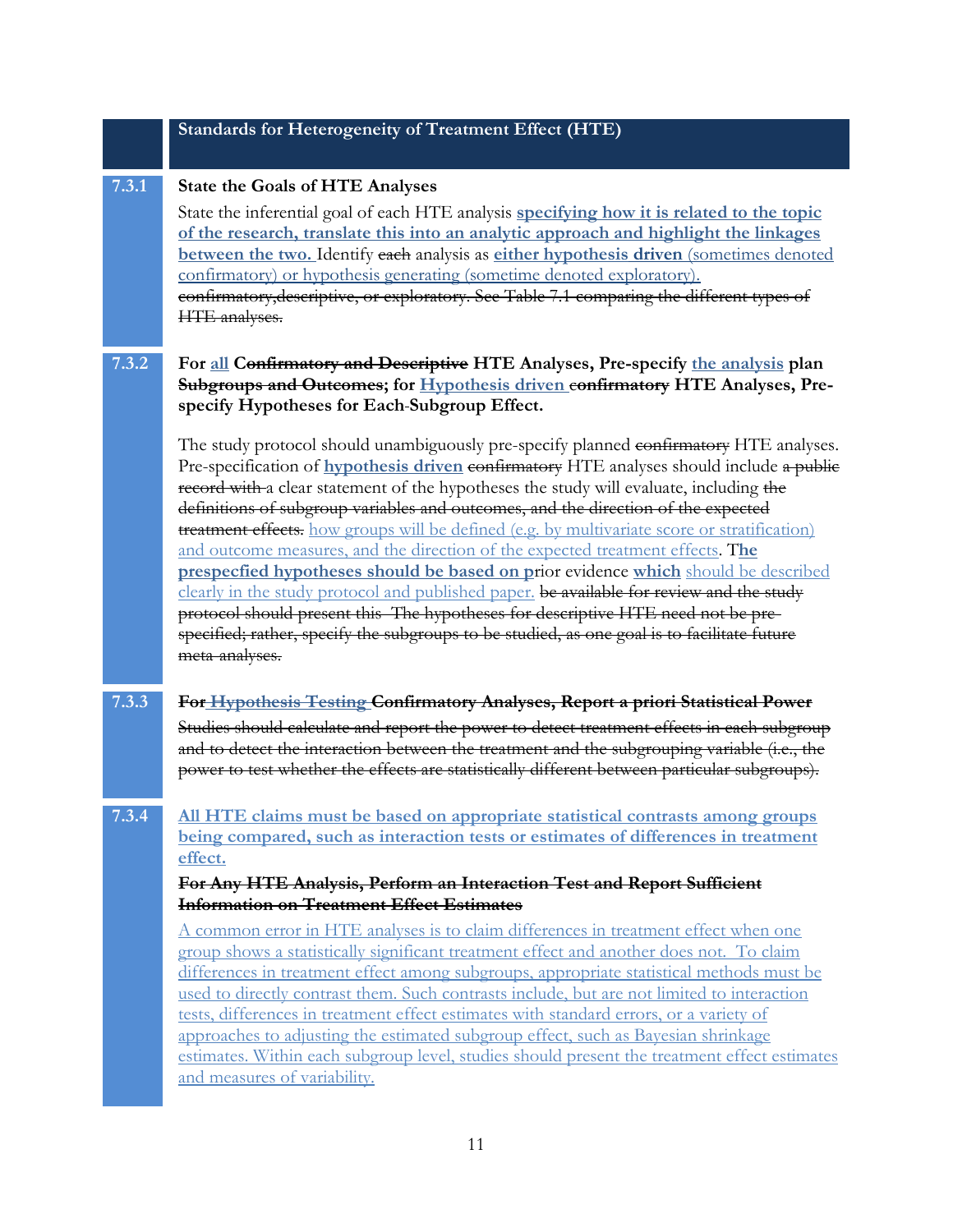To detect differences in treatment effect between subgroups, use an interaction test (i.e., test whether the interaction between the treatment indicator and the subgroup variable is statistically significant). Within each subgroup level, studies should present the treatment effect estimates, standard errors, 95 percent confidence intervals, and appropriate statistic. Studies should also report result of the statistical test for the interaction **(e.g. p-value or Bayes factor)** interaction test for each subgrouping variable. For descriptive analyses, studies should alsoconsider presenting a forest plot as a visual summary of the results, although such forest plots should not be used to infer HTE.

## **7.3.5 For Hypotheses generating Exploratory HTE Analyses, Discuss Findings in the Context of Study Design and Prior Evidence**

**Hypothesis generating** Exploratory HTE analyses should be presented in the context of whether they are consistent with prior evidence and how well the study design addresses the HTE question. These considerations are more important than P-values for inferences

## **7.3.6 For Any HTE Analysis, Report All Pre-specified Analyses and, at Minimum, the Number of Post-hoc Analyses, Including Number of Subgroups and Outcomes Analyzed**

Protocols and study reports must report the exact procedures used to explore HTE, including data mining or any automatic regression approaches. HTE analyses should clearly report the procedures by which subgroups were defined, (e.g. by categorical predictors or continuous risk scores), and the effective number of subgroups and outcomes examined. If a non-prespecified stratum or subgroup is claimed to show a treatment effect that is different from others, methods should be used that account for the number of contrasts examined. These methods include, but are not limited to, p-value adjustment, false discovery rates, Bayesian shrinkage estimates, adjusted confidence intervals, or validation methods (internal or external).

Studies must report the results of all the HTE analyses that were pre-specified in the study protocol or grant appplicatione conducted regardless of their statistical significance or Bayes Factors Reports of hypothesis testing HTC should account for multiple tests or the ensemble of estimates. HTE analyses that did not pre-specify subgroups should clearly report the number of subgroups and outcomes analyzed.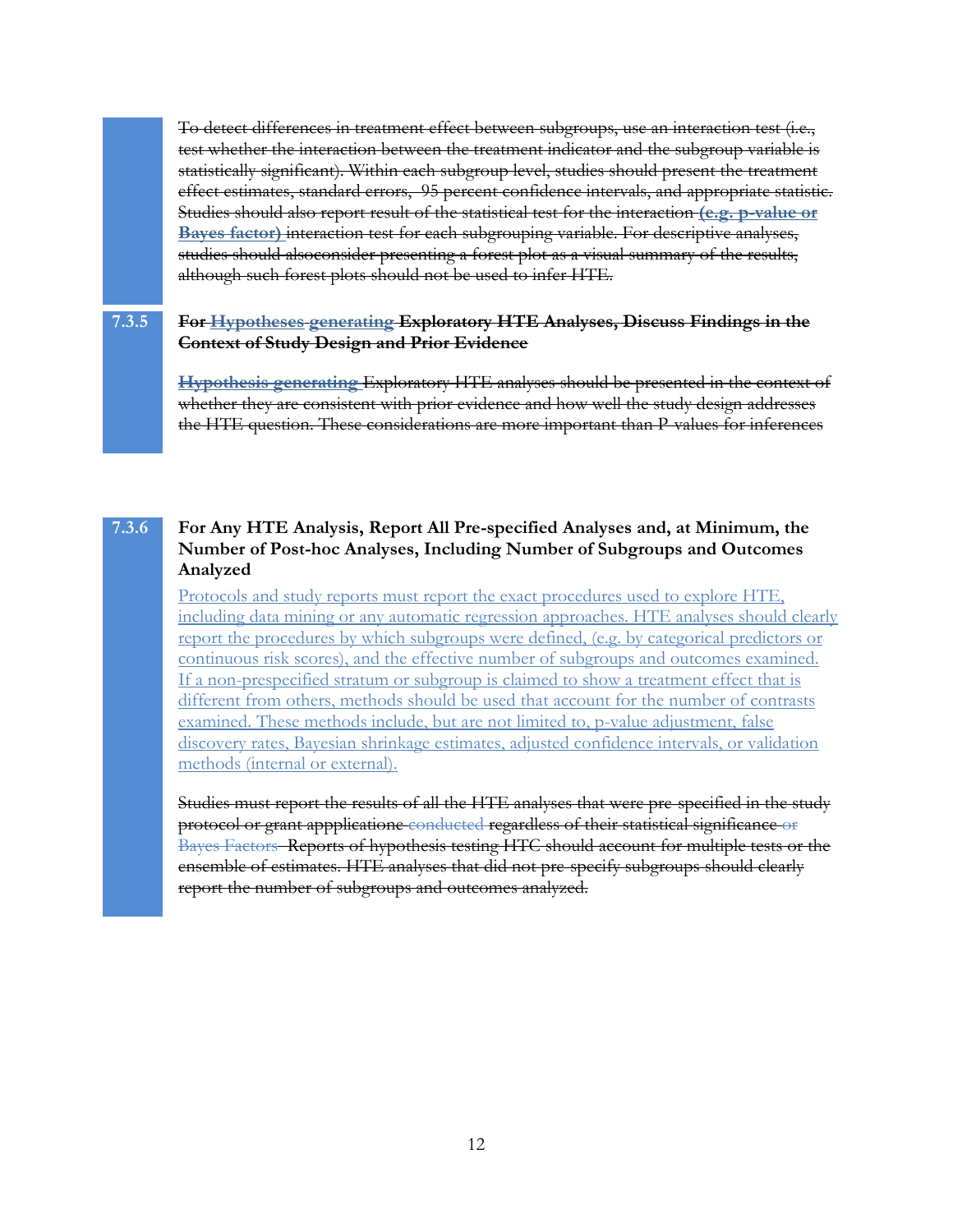#### **Standards for Preventing and Handling Missing Data**

#### **7.4.1 Describe in Protocol Methods to Prevent and Monitor Missing Data**

Investigators should explicitly anticipate potential problems of missing data. The study protocol should contain a section that addresses missing data issues and steps taken in study design and conduct to monitor and limit the impact of missing data. Missingness can occur from patient dropout, failure to provide data, and/or administrative or data management issues. As relevant, the protocol should include the anticipated amount of and reasons for missing data, as well as plans to follow up with participants. This standard applies to all study designs for any type of research question.

#### **7.4.2 Describe Statistical Methods to Handle Missing Data in Protocol**

Statistical methods for handling missing data should be pre-specified in study protocols. The reasons for missing data should be considered in the analysis. The plausibility of the assumptions associated with the approach should be assessed. A **discussion of the potential ramifications of the approach to missing data choice on the results** should be provided. stated in a way that can be understood by stakeholders. This standard applies to all study designs for any type of research question.

## **7.4.3 Use Validated Methods to Deal with Missing Data that Properly Account for Statistical Uncertainty Due to Missingness, Such as Multiple Imputation; All Forms of Single Imputation Is Are Discouraged [Highlight reflects NEW proposed revisions]**

Statistical inference of intervention effects or measures of association should account for statistical uncertainty attributable to missing data. This means that methods used for imputing missing data should have valid type I error rates and that confidence intervals should have the nominal coverage properties. This standard applies to all study designs for any type of research question. Bayesian imputation methods and frequentist methods such as multiple imputation satisfy this condition, along with various likelihood-based and other validated methods. Single imputation methods like last observation carried forward and baseline observation carried forward are discouraged as the primary approach for handling missing data in the analysis. If investigators do use single-based imputation methods, they must provide a compelling scientific rationale as why the method is appropriate.

## **7.4.4 Record and Report All Reasons for Dropout and Missing Data, and Account for All Patients in Reports**

Whenever a participant **drops out of** discount some or all types of participation in a research study, the investigator should document the following: 1) the **specific** reason for d**rop out is continuation in as much detail as possible**; 2) who d**ecided** that the participant would **dropout** and 3) whether the discontinuation **drop out** involves some or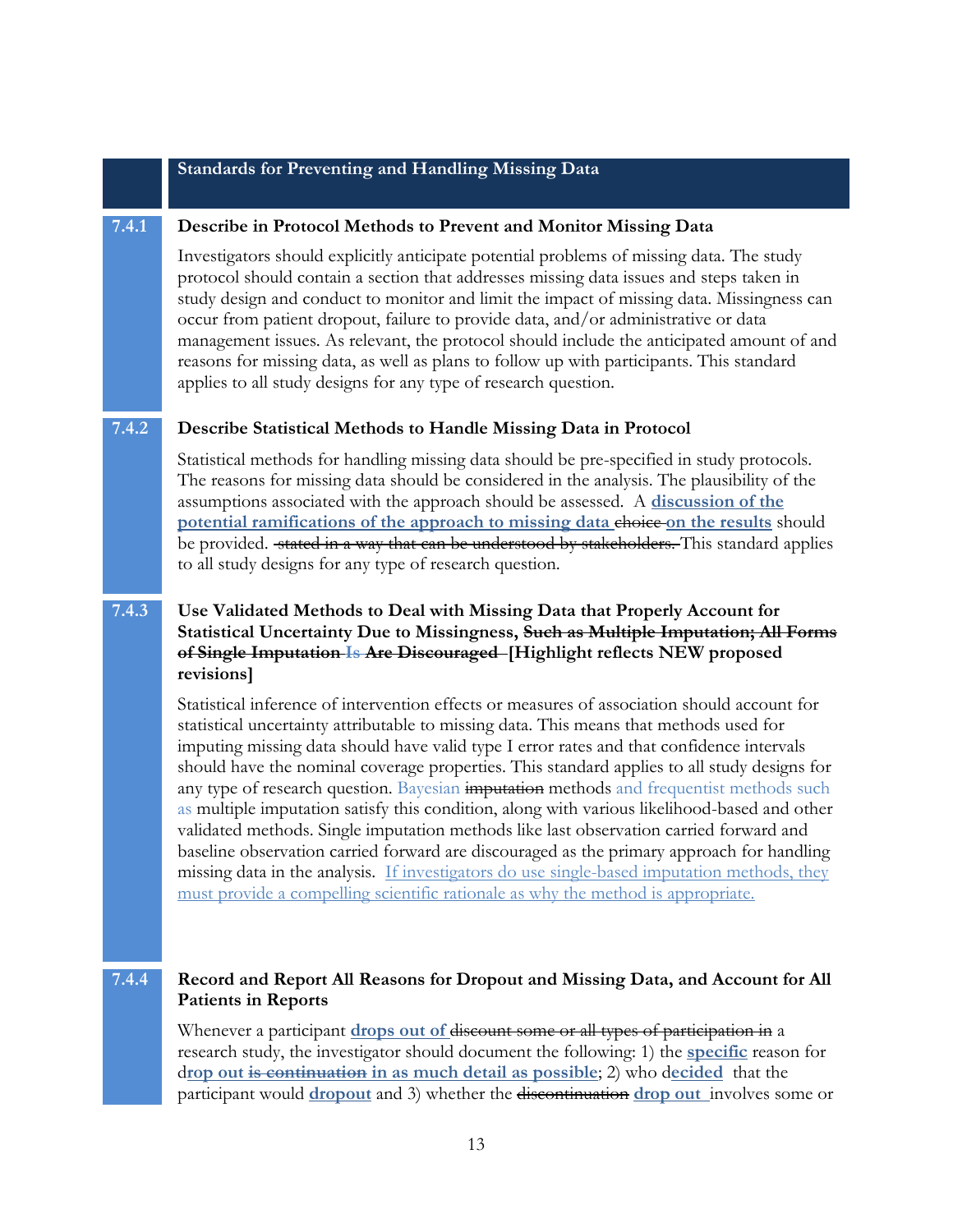all types of participation. Investigators should **attempt to** continue to collect information on key outcomes for participants **unless consent is withdrawn** who discontinue their protocol-specified intervention. This standard applies to all prospective study designs that aim to assess intervention effectiveness. All participants **included in** who enter the study should be accounted for in the report, whether or not they are included in the analysis. Describe and justify any planned reasons for excluding participants from analysis. This standard applies to all study designs for any type of research question.

## **7.4.5 Examine Sensitivity of Inferences to Missing Data Methods and Assumptions, and Incorporate into Interpretation**

Examining sensitivity to the assumptions about the missing data mechanism (i.e., sensitivity analysis) should be a mandatory component of the study protocol, analysis, and reporting. This standard applies to all study designs for any type of research question. **Statistical summaries should be** Tables should be used to describe missing data **in** studies, **including a comparison of baseline characteristics of units (e.g., patients, questions, or clinics) with and without missing data.** Potential bias resulting from imperfect definitions should be discussed with an estimate of the change in the direction and magnitude of the effect due to bias. These quantitative results should be incorporated into the interpretation of the study and reflected in the discussion section and possibly the abstract. If there are big effects, help the user further understand the reason for the missing data and the effect of the missingness on the findings.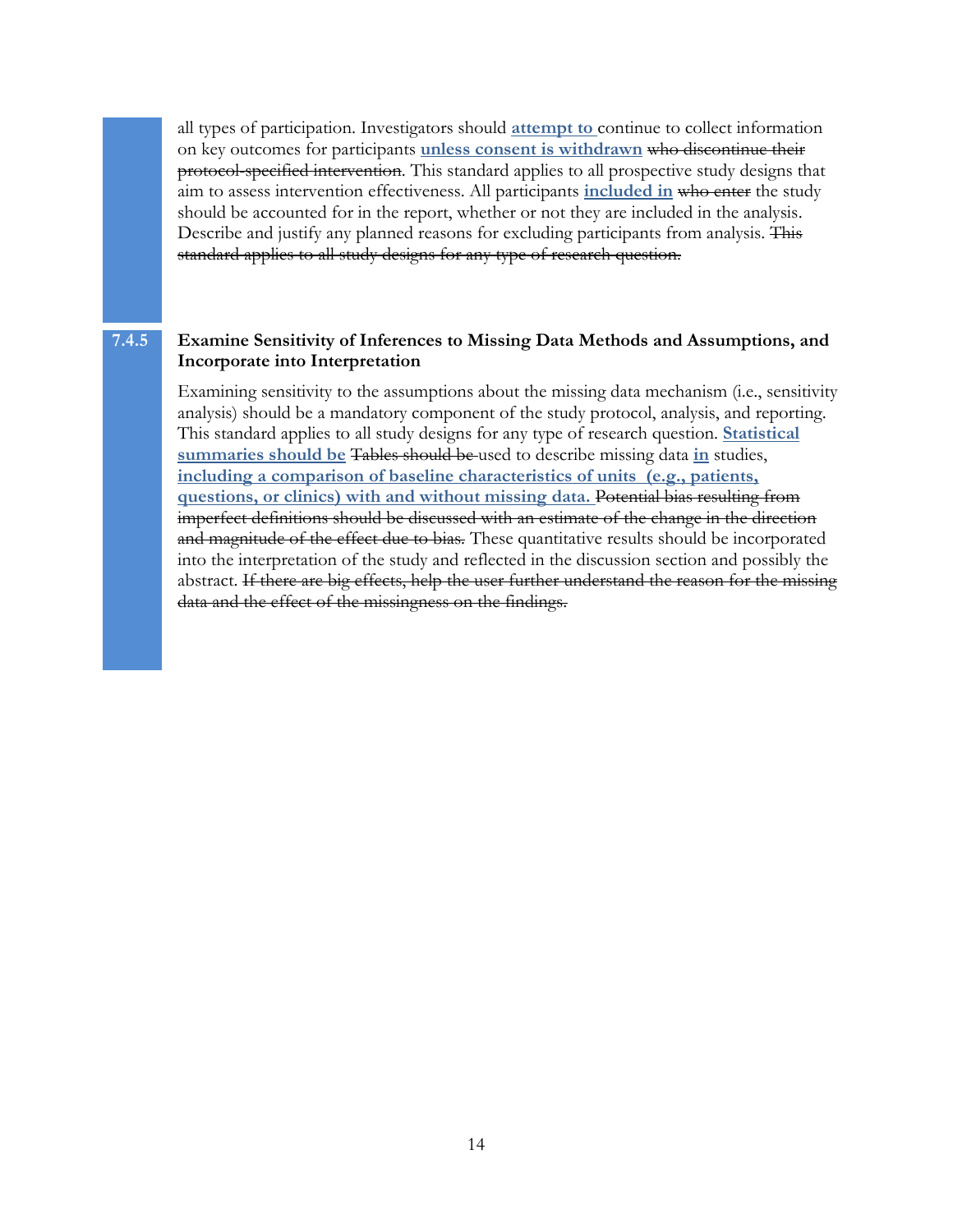## **Standards for Data Networks**

#### **DATA Networks Standards are Reorganized**

#### **7.5.1 Requirements for the Design and Features of Data Networks**

Data networks established for conducting PCOR must have the following characteristics to facilitate valid, useable data and to assure appropriate privacy, confidentiality, and intellectual property protections:

## **7.5.1 A. Data Integration Strategy**

In order for equivalent data elements from different sources to be harmonized (treated as equivalent), processes should be created and documented that either a) transform and standardize data elements prior to analysis or b) make transformation logic available that can be executed when data are extracted. The selected approach should be based on an understanding of the research domain of interest.

## **7.5.2 B. Risk Assessment Strategy**

Data custodians should assess the uniqueness of records (i.e., no other records have the same values) of patient records to measure risk of re-identification risk of data and apply algorithms to ensure that the desired level of confidentiality is achieved to meet the need of the particular PCOR application.

#### **7.5.3 C. Identity Management and Authentication of Individual Researchers**

Develop a reliable process for verifying credentials of researchers who are granted access to a distributed research network and authenticating them.

## **7.5.4 D. Intellectual Property Policies [Recommend PCORI legal counsel review wording]**

A research network should develop policies for the handling and dissemination of intellectual property (IP); networks should also have an ongoing process for reviewing and refreshing those policies. IP can include data, research databases, papers, reports, patents, and/or products resulting from research using the network. Guidelines should balance (1) minimizing impediments to innovation in research processes and (2) making the fruits of research widely accessible, particularly to the people who need them the most.

## **7.5.5 E. Standardized Terminology Encoding of Data Content**

The data contents should be represented with standardized terminology systems to ensure that their meaning is unambiguously and consistently understood by the party using the data.

#### **7.5.6 F. Metadata Annotation of Data Content**

Semantic and administrative aspects of data contents should be annotated with a set of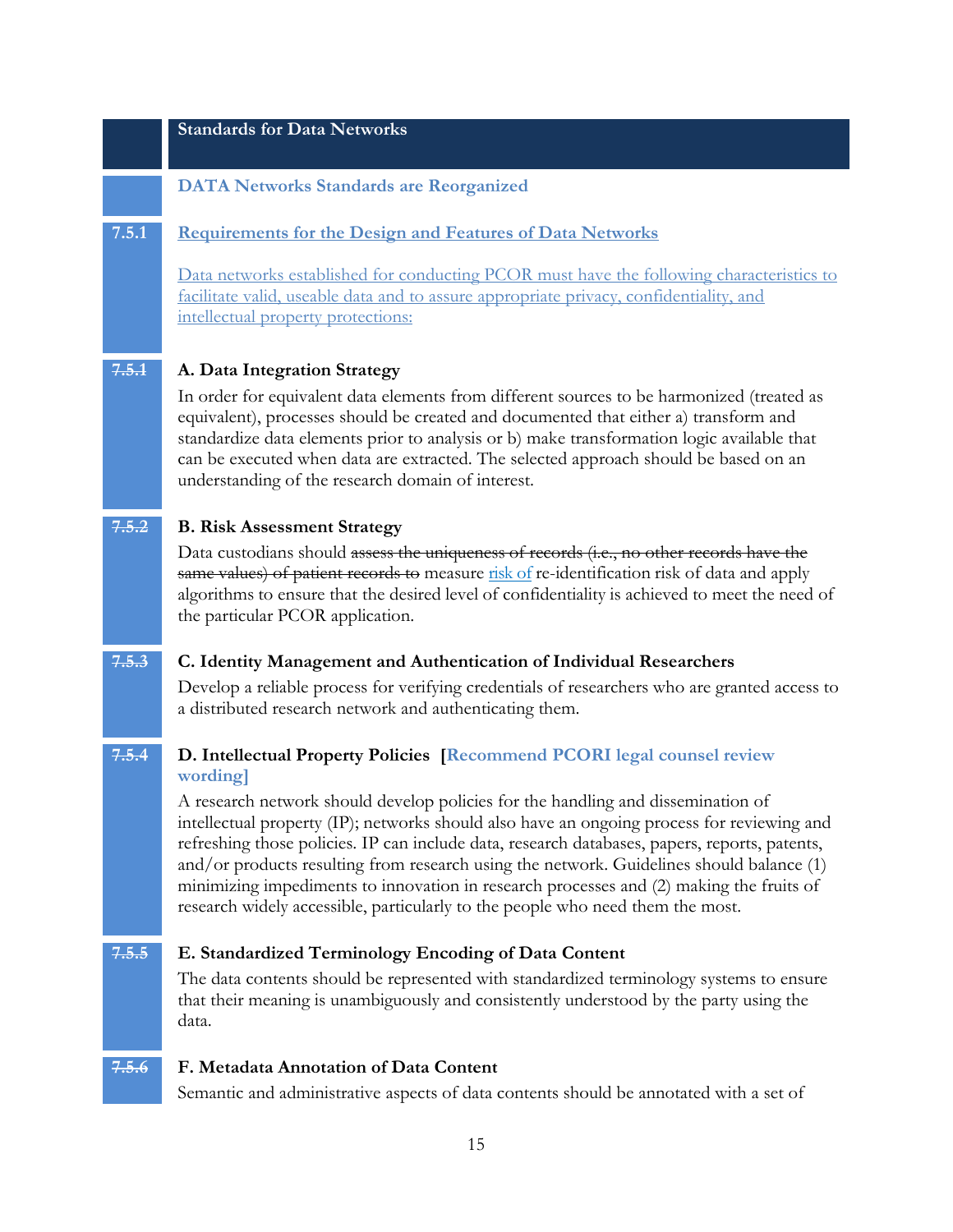metadata items. Metadata annotation helps to correctly identify the intended meaning of a data element and facilitates an automated compatibility check among data elements. A data element is the entity and its property described with a given data. A data element is defined with a set of metadata.

## **7.5.7 G. Common Data Model**

Individual data items should be assembled into a contextual environment that shows close or distant association among data. A common data model (CDM) specifies necessary data items that need to be collected and shared across participating institutes, clearly represents these associations and relationships among data elements, and promotes correct interpretation of the data content.

## **7.5.2 Standard 7.5.2: Standards for Selection and Use of Data Networks**

Researchers planning PCOR studies relying on data networks must assure that these networks meet the requirements contained in Standard 7.5.1, and must document each required feature of the data network(s) to be used (e.g., in an appendix to the funding application or study protocol). Deviations from the requirements should be justified by explaining why a required feature is not feasible or not necessary to achieve the overall goals of Standard 7.5.1.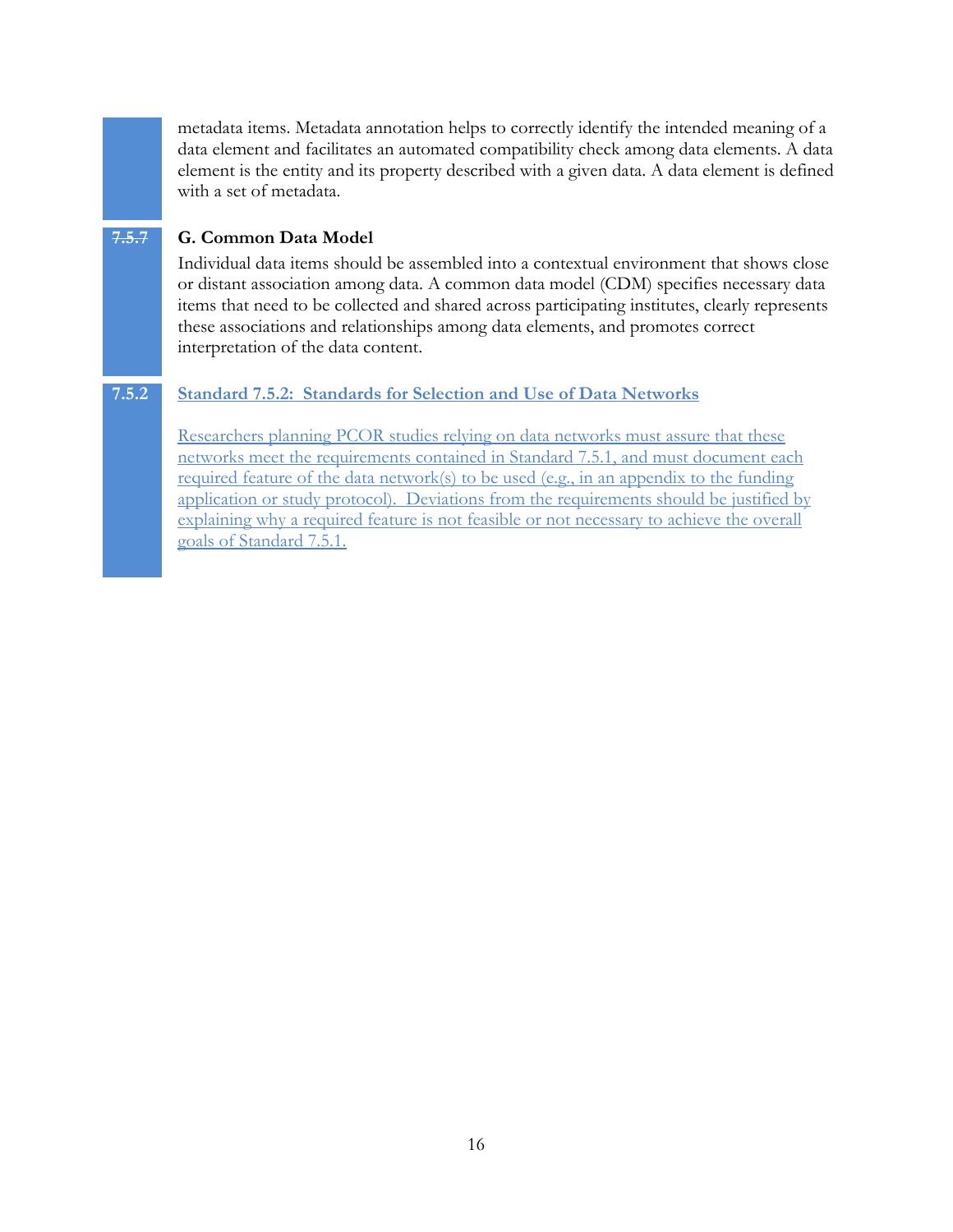#### **Standards for Adaptive and Bayesian Trial Designs**

#### **8.1.1 Specify Planned Adaptations and Primary Analysis**

The adaptive clinical trial design should be prospectively planned and the design clearly documented, including:

- All potential adaptations, including timing;
- Trial results and populations that will be used in determining each adaptation;
- Statistical models to be used; and
- Planned analysis of the primary endpoint(s).

The description of the design should be sufficiently detailed that it could be implemented from the description of procedures. The specification of the design should be completed and documented in the trial protocol before enrollment begins. This specification should include, in all but the simplest designs, a Statistical Analysis Plan (SAP) that is separate from the trial protocol in which all necessary detail is provided regarding planned interim and final analyses. Prior specification is a prerequisite for valid and meaningful evaluation of an adaptive design.

#### **8.1.2 Evaluate Statistical Properties of Adaptive Design**

While not necessary for simple designs, the statistical properties of complex adaptive clinical trial designs should be thoroughly investigated over the relevant range of important parameters or clinical scenarios (e.g., treatment effects, accrual rates, delays in the availability of outcome data, dropout rates, missing data, drift in participant characteristics over time, subgroup-treatment interactions, or violations of distributional assumptions). Statistical properties to be evaluated should include type I error, power, and sample size distributions, as well as the precision and bias in the estimation of treatment effects. Additional performance metrics may also be evaluated (e.g., the frequency with which specific adaptations occur, the likelihood of substantial covariate imbalance, the likely adequacy of final data for subgroup and safety analyses).

The programming code used to create the simulations should be retained with version control. The programming code and software used should be made available to stakeholders who have a need to know, including reviewing agencies.

## **8.1.3 Specify Structure and Analysis Plan for Bayesian Adaptive Randomized Clinical Trial Designs**

If a Bayesian adaptive design is proposed, the Bayesian structure and analysis plan for the trial must be clearly and completely specified. This should include any statistical models used either during the conduct of the trial or for the final analysis, prior probability distributions and their basis, utility functions associated with the trial's goals, and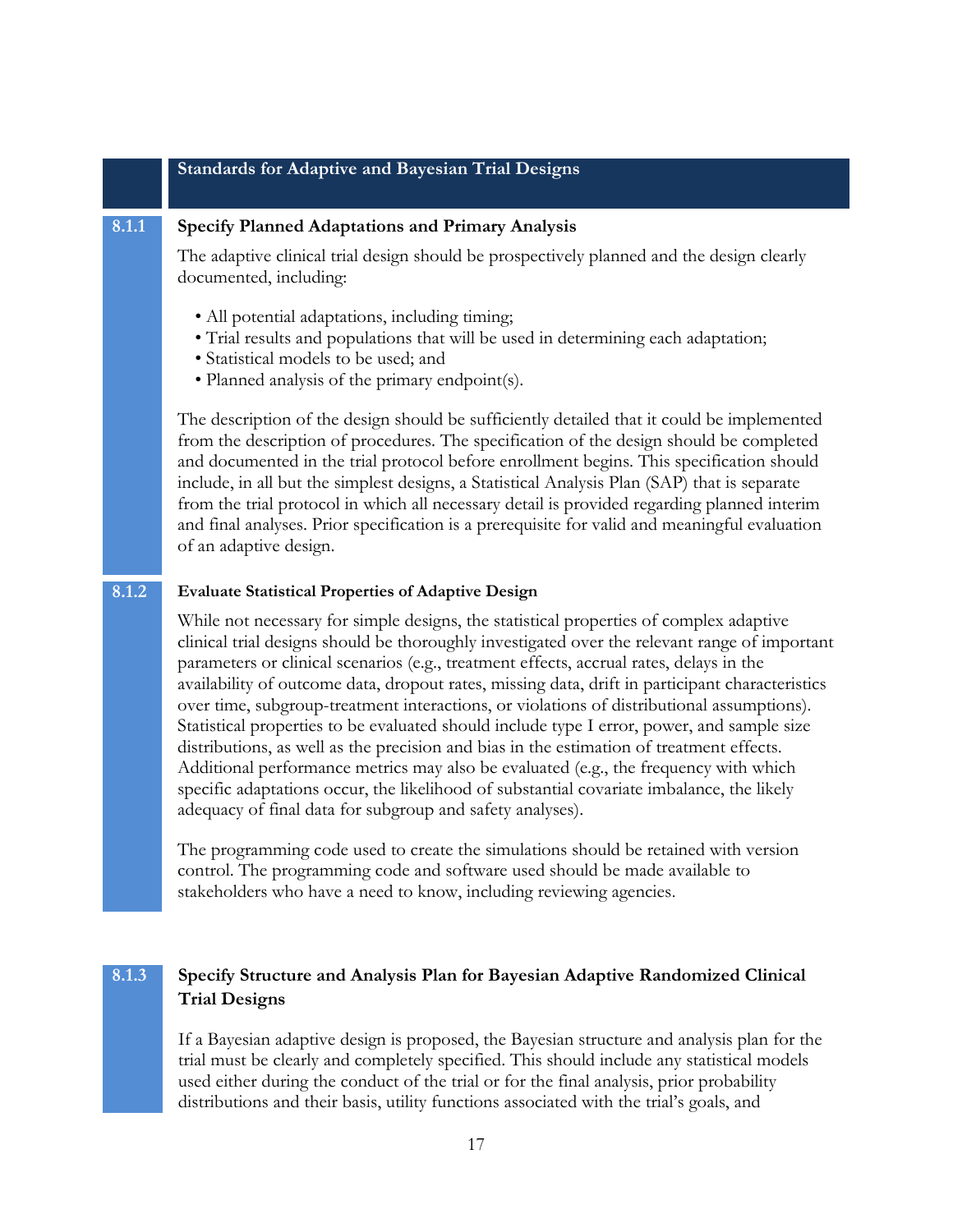assumptions regarding exchangeability (of participants, of trials, and of other levels). Specific details should be provided as to how the prior distribution was determined and if an informative or non-informative prior was chosen. When an informative prior is used, the source of the information should be described. If the prior used during the design phase is different from the one used in the final analysis, then the rationale for this approach should be indicated. Utility functions, if employed, should be defined and their source should be described. Computational issues, such as the choice of software, the creation and testing of custom software, and software validation, should be addressed as well. Software used for Bayesian calculations during trial design, trial execution, and final analysis must be functionally equivalent. When feasible, software or programs should be made available to relevant stakeholders for evaluation and validation.

## **8.1.4 Ensure Clinical Trial Infrastructure Is Adequate to Support Planned Adaptation(s)**

The clinical trial infrastructure, including centralized randomization, data collection related to the assessment and recording of key outcomes, data transmission procedures, and processes for implementing the adaptation (e.g., centralized, web-based randomization), must be able to support the planned trial. In simple adaptive trials, qualitative verification of the capabilities of the proposed trial infrastructure may be adequate. Trials with more complicated requirements such as frequent interim analyses require thorough testing prior to trial initiation. Such testing should involve the trial's data collection and data management procedures, the implementation of the adaptive algorithm, and methods for implementing the resulting adaptation(s). The impact on the trial's operating characteristics of delays in collecting and analyzing available outcome data should be assessed. The study plan should clarify who will perform the analyses to inform adaptation while the study is ongoing and who will have access to the results. The interim analyses should be performed and reviewed by an analytical group that is independent from the investigators who are conducting the trial. Trial investigators should remain blinded to changes in treatment allocation rates as this information provides data regarding treatment success.

### **8.1.5 Use the CONSORT statement, with Modifications, to Report Adaptive Randomized Clinical Trials**

The following sections of the CONSORT statement can be used to report key dimensions of adaptation:

- Adaptation of randomization probabilities (Sections 8b and 13a);
- Dropping or adding study arms (Sections 7b and 13a);
- Interim stopping for futility and superiority (Sections 7b and 14b);
- Sample size re-estimation (Sections 7a and 7b);
- Transitioning of stages (e.g., seamless Phase II/III designs) ( Sections 3a, 7a, 7b, and 16); and
- Modification of inclusion and exclusion criterion (Sections 4a and 13a).

CONSORT Sections 16, 20, and 21 may also be expanded to report additional aspects of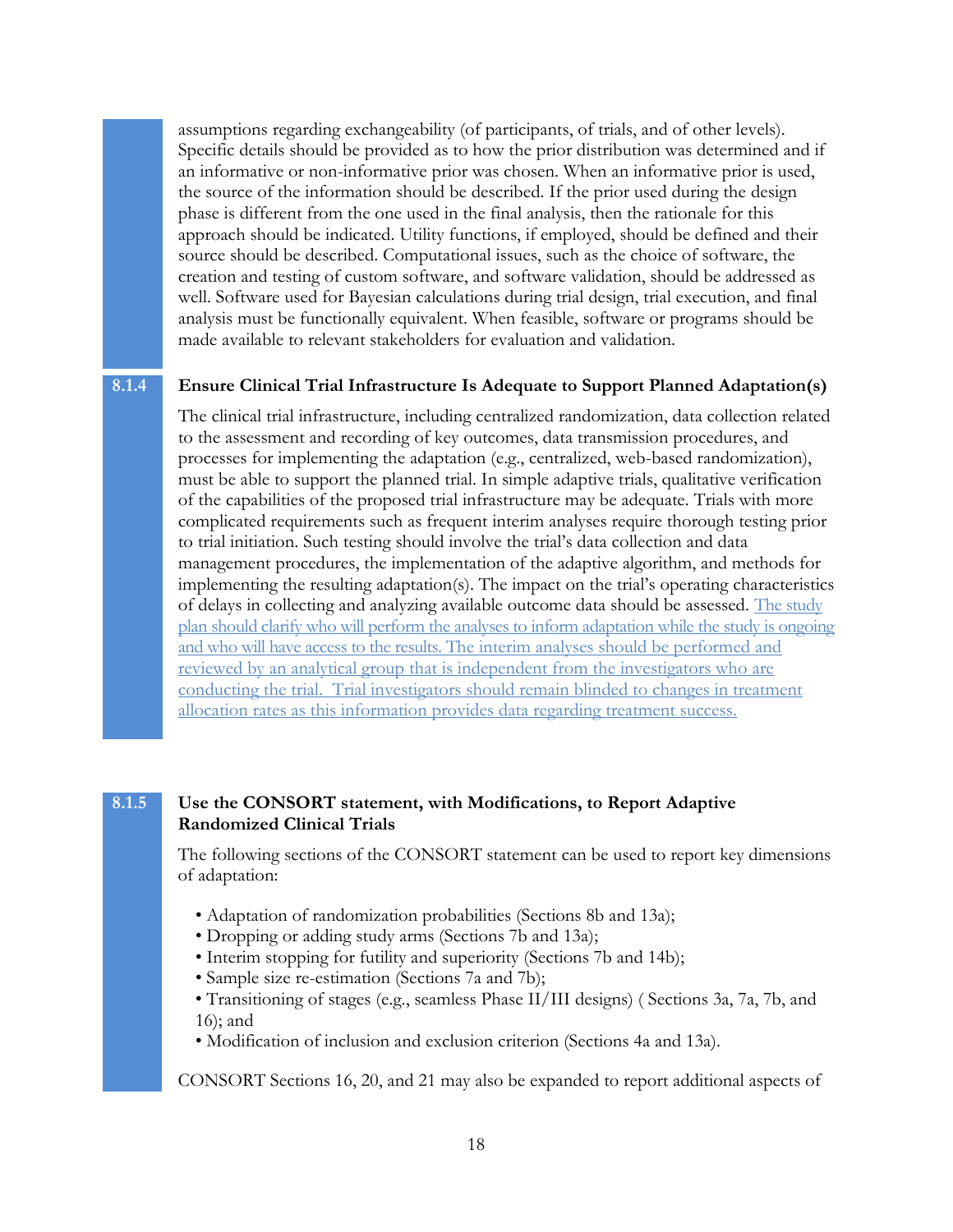an adaptive trial.

If the trial incorporates adaptations other than those listed above, the authors should use their judgment as to where in the CONSORT structure to include both design details and the associated results. All possible adaptations included in the prospective design, even if they did not occur, should be included in the report.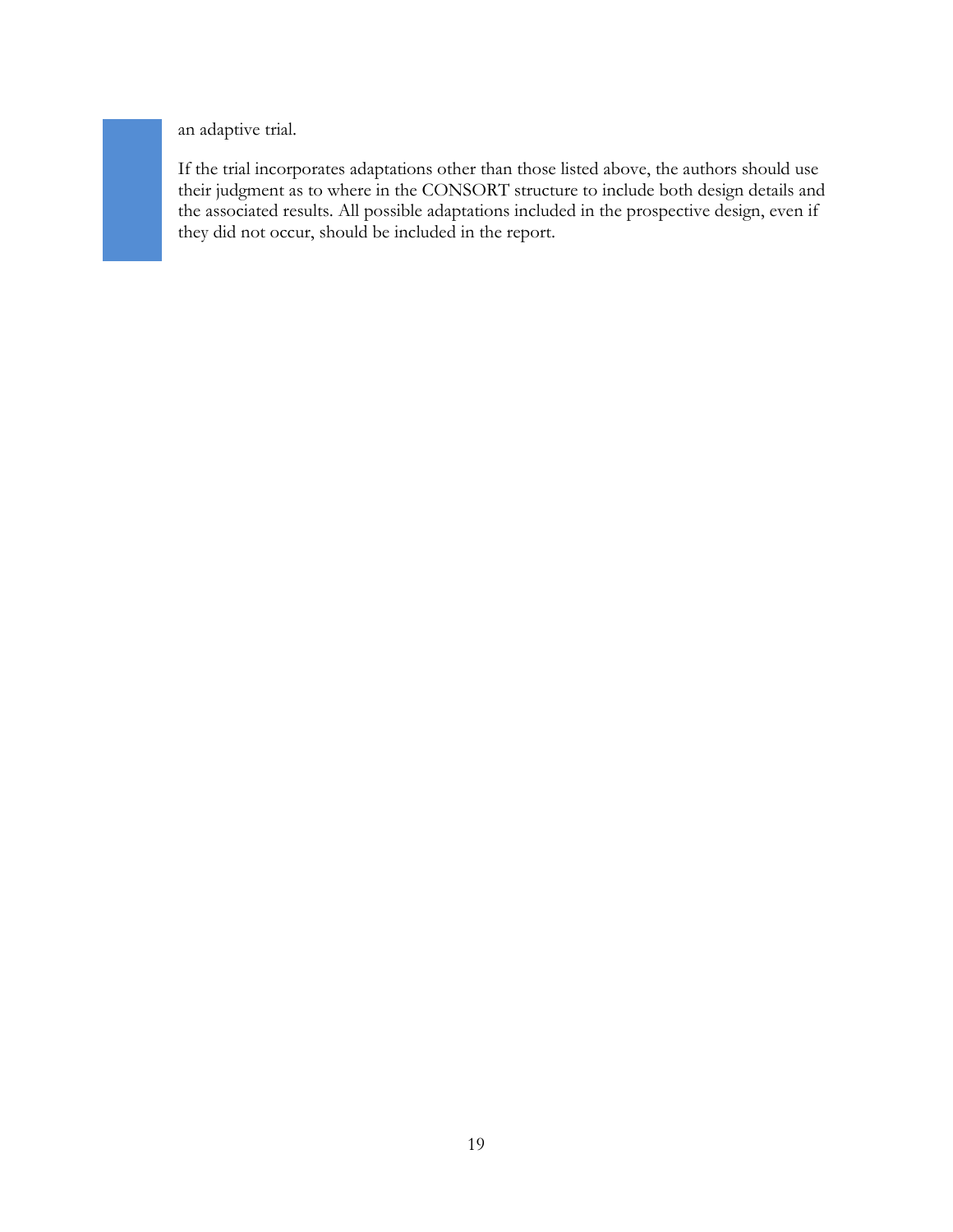#### **Standards for Data Registries**

#### **8.2.1 Describe Data Linkage Plans, if Applicable This has been moved after 7.1.1**

#### **Standards were reorganized to be similar to Data Networks**

For studies involving linkage of registry data with another data source, describe the other data source and its appropriateness and limitations for addressing specific hypotheses. Consider any additional requirements that may influence successful linkage, such as information needed to match patients, selection of data elements, and definitions used.

**8.2.1 Requirements for the Design and Features of Registries** Registries established for conducting PCOR must have the following characteristics to facilitate the collection and aggregation of usable data, to assure appropriate privacy and confidentiality, to document changes to the registry protocol and all robust analyses that includes important confounders.

#### **8.2.2 Plan Follow-up Based on the Registry Objective(s)**

#### **A. Patient Follow-up**

The objective(s) of the registry should determine the type, extent, and length of patient follow-up. Describe what triggers the follow-up, the follow-up measures, and the last contact with the patient. Ensure that the planned follow-up time is adequate to address the main objective and that planned patient-retention efforts are suitable to the target population and anticipated challenges. Describe expected loss to follow-up and potential effect on the results, including possible biases resulting from differential loss.

## **8.2.3 Describe B. Data Safety and Security**

Research proposals and protocols should provide transparency for institutional review boards by describing describe data use agreements, informed consent, data security, and approaches to protecting security including risk of re-identification of patients. If using previously collected data, describe how these address the risk of re-identification of patients and the actual use of data compared with the originally designed and consented use of the data.

#### **8.2.4 Take Appropriate Steps to Ensure C. Data Quality Assurance**

Create a Aquality assurance plan for registries should that addresses: 1) structured training tools for data abstractors; 2) use of data quality checks for ranges and logical consistency for key exposure and outcome variables and covariates; and 3) data review and verification procedures, including source data verification plans and validation statistics focused on the key exposure and outcome variables and covariates for which sites may be especially challenged. A risk-based approach to quality assurance is advisable, focused on variables of greatest importance.

#### **8.2.5 D. Document and Explain Any Modifications to the Protocol**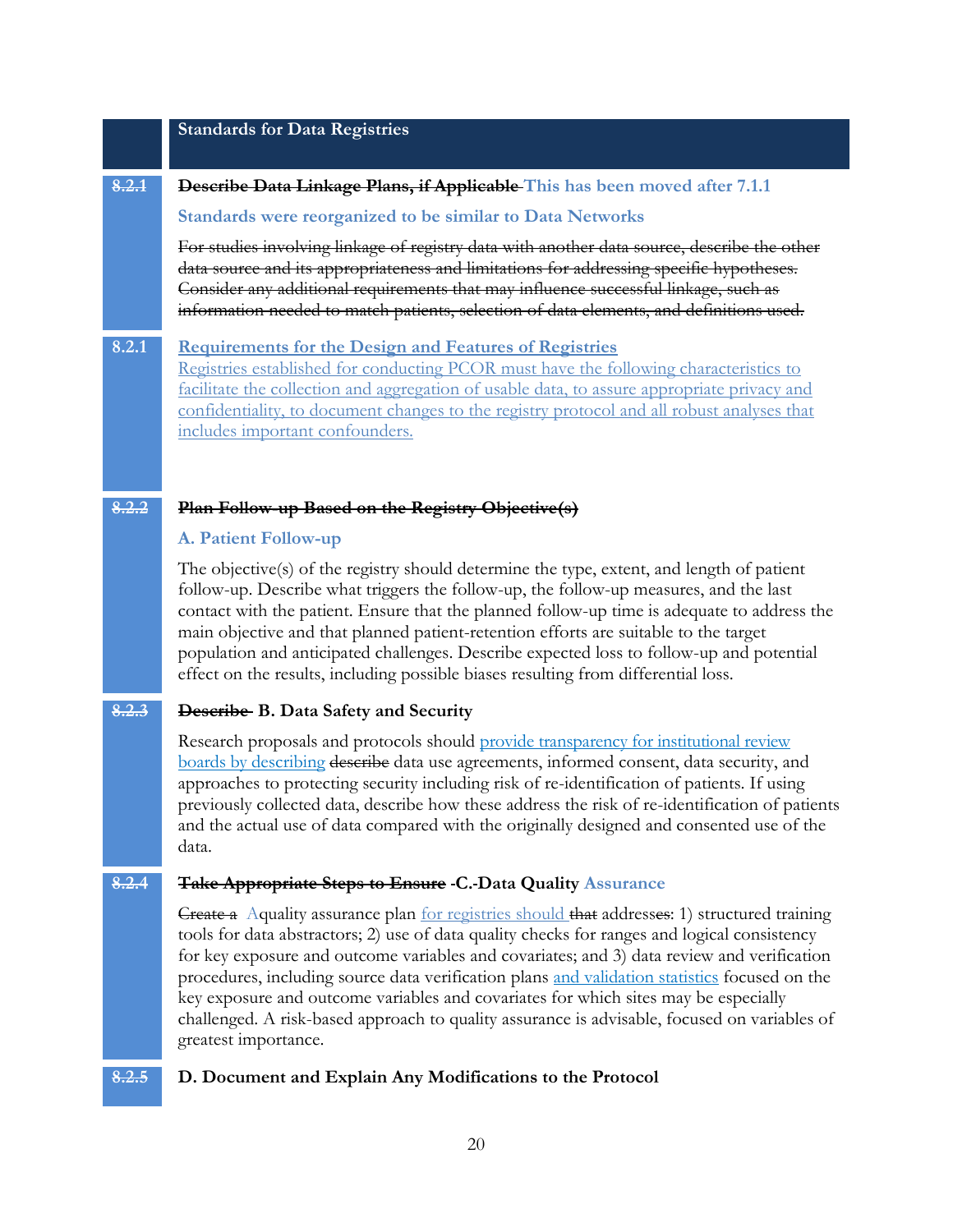Modifications to a registry protocol may be necessary for a variety of reasons. When modifications are necessary, document and explain any modifications to the formal study protocol.

## **8.2.6 E. Collect Data Consistently Data Collection**

Provide Clear, operational definitions of data elements should be provided. Create and distribute standard instructions to data collectors. Use standardized data element definitions and/or data dictionaries whenever possible. When creating a new registry, researchers should review published literature to identify existing, widely-used definitions before drafting new definitions.

#### **8.2.7 F. Systematic Patient Enrollment and Follow-up Patients Systematically**

Enroll patients systematically and follow them in as unbiased a manner as possible, using similar procedures at all participating sites. Describe how patients and providers were recruited into the study to allow the impact of selection bias to be clearly understood **for example, by explaining whether the sampling was population-based or otherwise** and any efforts employed to confirm the quality of adherence to agreed-on enrollment practices.

#### **8.2.8 G. Monitor and Take Actions to Keep Loss to Follow-up to an Acceptable Minimize Loss to Follow-up**

Monitor loss to follow-up to ensure that follow-up is reasonably complete for the main objective. Minimizing loss to follow-up requires having a target and advance planning for what actions will be employed in the event that this target is in jeopardy. At the outset of the registry, develop a patient retention plan that documents when a patient will be considered lost to follow-up and what actions will be taken to minimize such loss. At the enrollment visit, consider collecting multiple types of contact information (e.g., telephone, mailing address, and e-mail address) for the patient, as well as collecting contact information for an alternate contact if the patient cannot be reached directly. Verify contact information at each subsequent visit and update as needed. When a patient misses a visit, contact the patient following a standard protocol (e.g., phone call one day after missed visit, email one week after missed visit). If the patient withdraws from the registry, attempt to document the reason for withdrawal so that issues can be identified and addressed (e.g., overly burdensome patient-reported outcome measures). Efforts at minimizing loss to follow-up should be tempered by considerations and sensitivity to repeated intrusions on patients and to the health conditions and interventions under study. Consider collecting enough information to permit accurate linkage with other data sources, such as the National Death Index, for long-term follow-up.

#### **8.2.9 H. Use Appropriate Statistical Techniques Collect Data to Address Confounding**

Registries should identify important potential confounders during the planning phase and collect reasonably sufficient data on these potential confounders to facilitate the use of appropriate statistical techniques during the analysis phase. For registries that are intended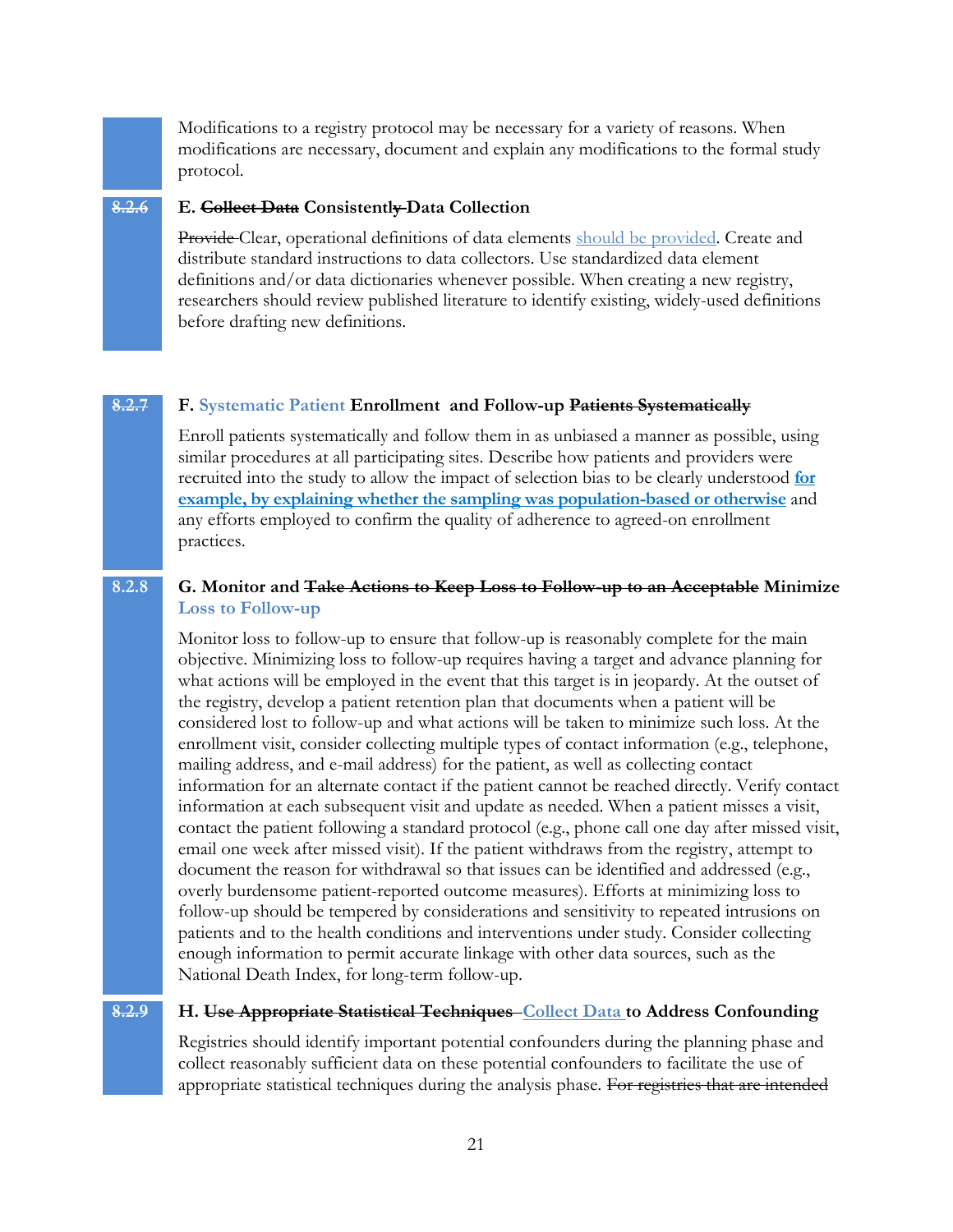to evaluate the comparative effectiveness or safety of interventions, investigators should select an approach for adjusting for known and measured confounders, such as multivariable regression analysis or propensity scores to create matched comparison groups or an instrumental variable analysis if a valid instrument is available. It is also desirable to examine the robustness of the results through sensitivity analyses focused on testing key assumptions and evaluating the likely impact of unmeasured confounders. The rationale for using selected techniques, any assumptions made, and the strengths and limitations of the techniques should be described in reports of the study findings to allow for informed interpretation of the results. Moved to below

### **8.2.2 Standards for Selection and Use of Registries**

Researchers planning PCOR studies relying on Registries must assure that these meet the requirements contained in Standard 8.2.1 and must document each required feature of the registry(s) to be used (e.g., in an appendix to the funding application or study protocol). Deviations from the requirements should be justified by explaining why a required feature is not feasible or not necessary to achieve the overall goals of Standard 8.2.1

## **8.2.3 Robust Analysis of Confounding Factors**

For registries that are intended In studies that use registries to evaluate the comparative effectiveness or safety of interventions, investigators should select an approach for adjusting for known and measured confounders, such as multivariable regression analysis or propensity scores to create matched comparison groups or an instrumental variable analysis if a valid instrument is available. It is also desirable to examine the robustness of the results through sensitivity analyses focused on testing key assumptions and evaluating the likely impact of unmeasured confounders. The rationale for using selected techniques, any assumptions made, and the strengths and limitations of the techniques should be described in reports of the study findings to allow for informed interpretation of the results.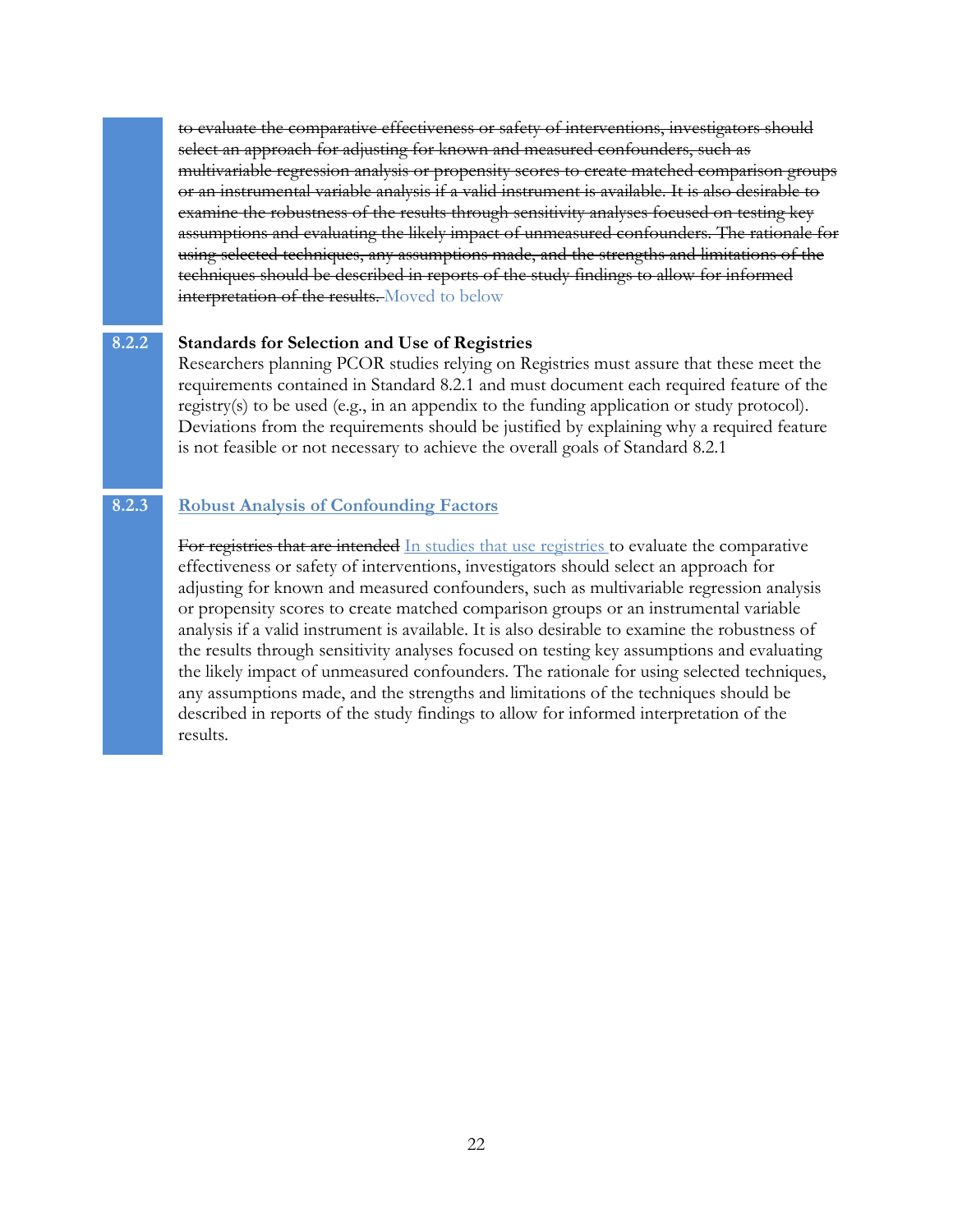#### **Standards for Studies of Diagnostic Tests**

#### **8.3.1 Specify Clinical Context and Key Elements of Diagnostic Test Study Design**

A comparative evaluation of diagnostic tests should specify each of the following items and provide rationale in support of the particular choices: (a) the intended use of the test and the corresponding clinical context, including referral for additional testing, referral for additional treatments, and modification of current treatment and target populations; (b) the goal of the comparison; (c) the technical specifications of the tests as implemented in the study; (d) the approach to test interpretation; (e) the sources and process for obtaining reference standard information, when applicable; and (f) the procedures for obtaining follow-up information and determining patient outcomes, when applicable. These items ought to be specified for all designs, including observational designs (e.g., those using medical records or registries). If these items are not available directly, validated approaches to approximating these study elements from available data should be used.

## **8.3.2 Study Design Should be Informed by Investigations of the Clinical Context of Testing**

Design of comparative effectiveness studies should outline clinical pathways involving the tests and the anticipated implications of test use on downstream processes of care and patient outcomes. In the written research methods and study protocol, investigators should give examples of clinical pathways to demonstrate thorough understanding of the clinical context.

## **8.3.3 Assess the Effect of Factors Known to Affect Diagnostic Performance and Outcomes**

Studies of diagnostic tests should include an assessment of the effect of important factors known to affect test performance and outcomes, including the threshold for declaring a "positive" test result, the technical characteristics of the test and the interpreter, and the setting of care.

#### **8.3.4 Structured Reporting of Diagnostic Comparative Effectiveness Study Results**

Broadly accepted checklists for reporting studies and assessing study quality, such as CONSORT, STARD, and QUADAS, should be consulted and utilized. Consult the CONSORT 2010 checklist for reporting randomized controlled trials. Consult the STARD checklist for reporting diagnostic accuracy studies. Consult the QUADAS-2 (updated in 2011) for additional guidance on reporting information that would be more useful to systematic reviews of diagnostic accuracy studies.

#### **8.3.5 Give Preference to Randomized Designs of Studies of Test Outcomes**

**Focus studies of diagnostic tests on patient centered outcomes, using rigorous study designs with preference for randomized controlled trials**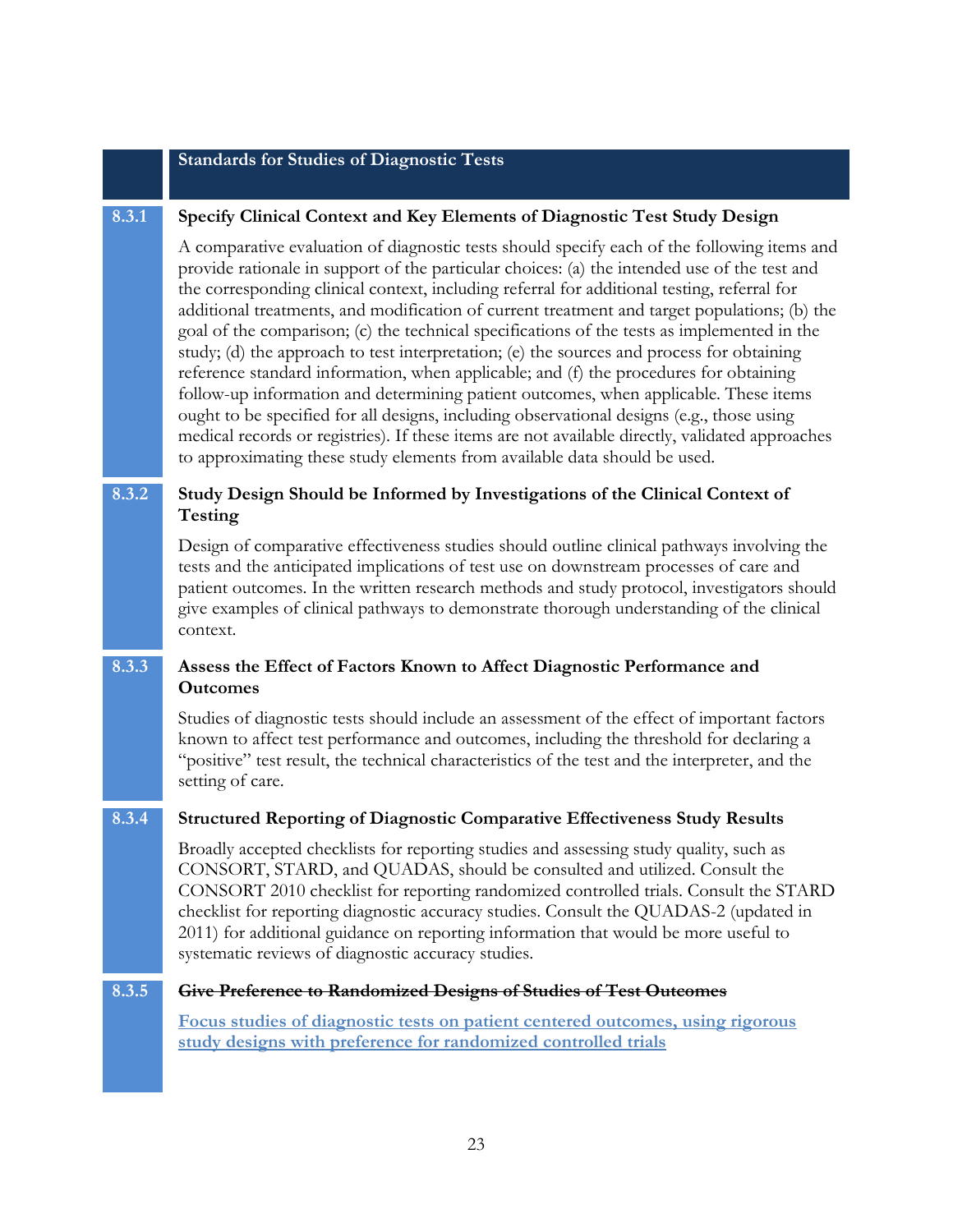Studies of clinical outcomes after diagnostic testing should use a prospective randomized study design when possible. If a non-randomized design is proposed, the reason for using an observational study (or modeling and simulation) should be addressed and efforts to minimize confounding documented.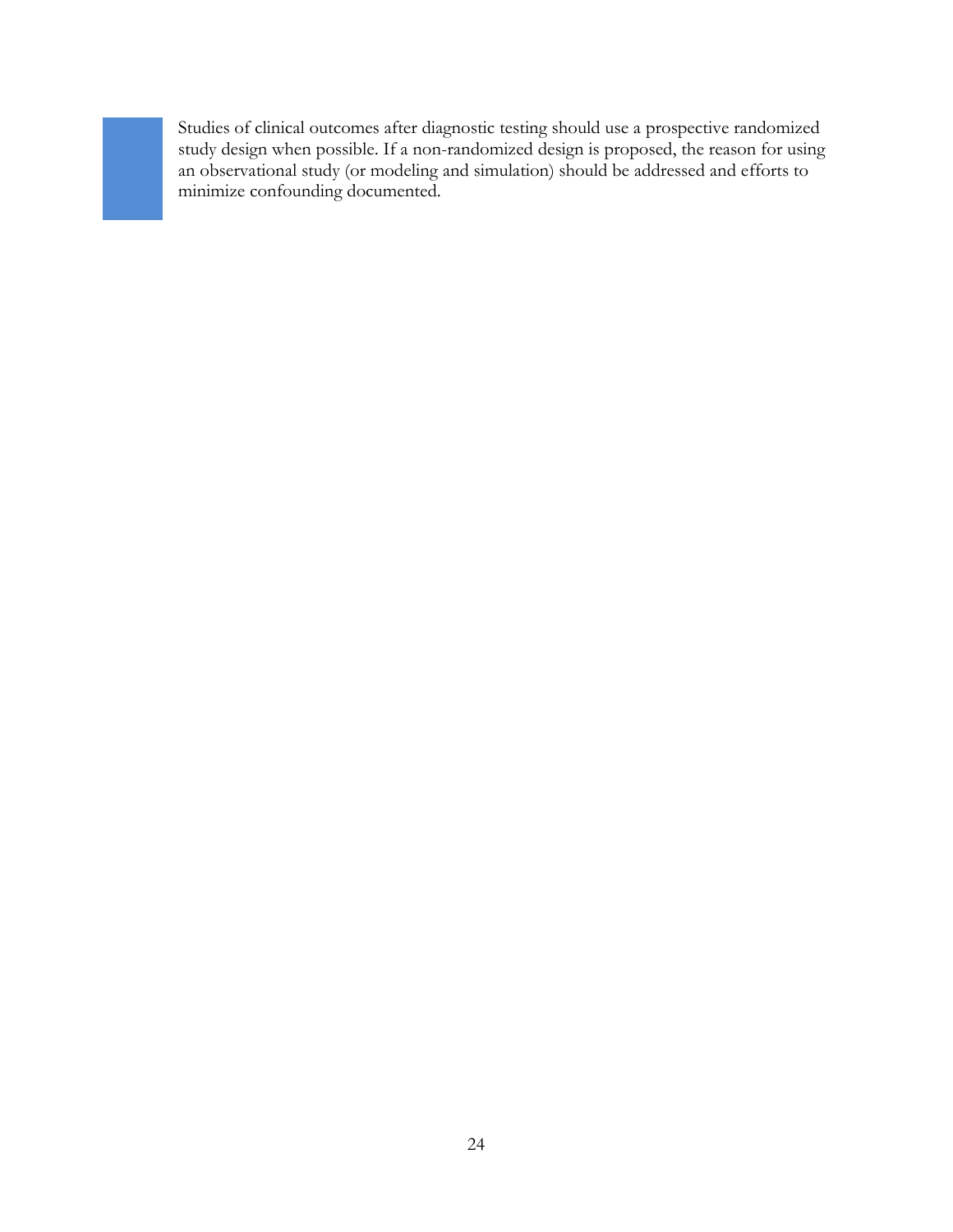# **Recommended Actions**

| Topic                                                        | Action                                                                                                                                                                                                                                                                                                                                                                                                                                                                                                                                                                                                                                                                                                                                                                                                                                                                                                                                                                                                                                                                                                                                                                                                                                                                                                                                                                                                                                                                                                                                                                                              |
|--------------------------------------------------------------|-----------------------------------------------------------------------------------------------------------------------------------------------------------------------------------------------------------------------------------------------------------------------------------------------------------------------------------------------------------------------------------------------------------------------------------------------------------------------------------------------------------------------------------------------------------------------------------------------------------------------------------------------------------------------------------------------------------------------------------------------------------------------------------------------------------------------------------------------------------------------------------------------------------------------------------------------------------------------------------------------------------------------------------------------------------------------------------------------------------------------------------------------------------------------------------------------------------------------------------------------------------------------------------------------------------------------------------------------------------------------------------------------------------------------------------------------------------------------------------------------------------------------------------------------------------------------------------------------------|
| <b>Standards</b> for<br>Formulating<br>Research<br>Questions | The Methodology Committee recommends that PCORI develop<br>$\bullet$<br>policies to encourage public registration of all PCORI studies and the<br>sharing of study protocols, statistical code, and data.<br>Form a standing committee within PCORI to recommend appropriate<br>methods for data sharing and to ensure that proper scientific credit is<br>given to those sharing protocols, code, and data.<br>To speed implementation of standards in funding announcements, peer<br>$\bullet$<br>review, and other internal processes, PCORI staff should develop or<br>have developed templates for the preparation and review of proposals<br>that incorporate the key elements of the standards. Because some<br>standards apply only to certain types of studies, a portfolio of templates<br>applicable to various study designs should be developed.                                                                                                                                                                                                                                                                                                                                                                                                                                                                                                                                                                                                                                                                                                                                       |
| Patient<br><b>Centeredness</b>                               | Support training in patient engagement methods for investigators and<br>patient informants.<br>Develop a sample patient engagement plan to demonstrate the key<br>elements required for patient engagement in the research process. The<br>sample plan should illustrate engagement of both patient representatives<br>and study participants to facilitate investigator adherence to PCORI<br>standards.<br>Develop PCORI infrastructure and services to support and facilitate<br>۰<br>investigators' engagement activities. These services might include<br>support for identification and recruitment of patient representatives,<br>support for the selected representatives' (and other stakeholders')<br>involvement in PCORI-funded research, and other activities.<br>Improve the patient-reported outcomes (PRO) evidence base by<br>$\bullet$<br>supporting research on methods for assessing measurement properties<br>(based on qualitative and quantitative evaluations), score interpretability,<br>meaningfulness of score changes, and strategies for minimizing and<br>interpreting missing PRO data in PCOR.<br>Evaluate patient dissemination activities and require incorporation in<br>future research of relevant learnings from this evaluation.<br>- Create an infrastructure to support research on patient engagement. To<br>facilitate this, PCORI should:<br>Systematically collect information about patient engagement methods<br>from PCORI-sponsored studies.<br>Evaluate the effectiveness of patient informant engagement.<br>Synthesize results across studies. |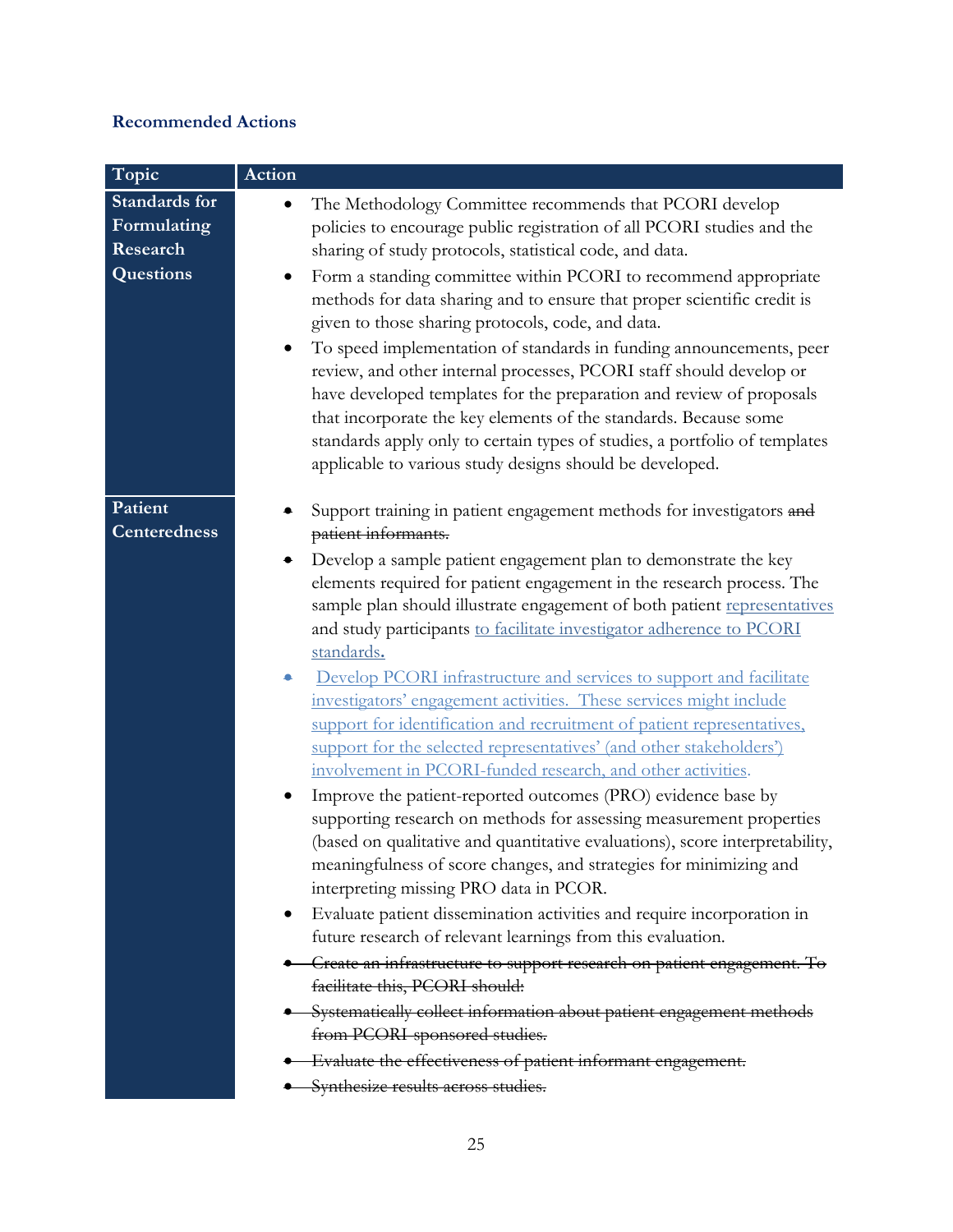|                            | Disseminate findings to improve patient engagement in PCOR.                                                                                                                                                                                                                                                                                                                                                                                                                                                                                                                                                                                                                                                                                                                                                                                                                                                                                                                                                                                                                                                                                                                  |
|----------------------------|------------------------------------------------------------------------------------------------------------------------------------------------------------------------------------------------------------------------------------------------------------------------------------------------------------------------------------------------------------------------------------------------------------------------------------------------------------------------------------------------------------------------------------------------------------------------------------------------------------------------------------------------------------------------------------------------------------------------------------------------------------------------------------------------------------------------------------------------------------------------------------------------------------------------------------------------------------------------------------------------------------------------------------------------------------------------------------------------------------------------------------------------------------------------------|
| <b>Dissemination</b>       | The following actions are recommended for PCORI to adopt, in collaboration<br>and partnership with AHRQ, in order to better achieve and enableeffective<br>dissemination of study results:                                                                                                                                                                                                                                                                                                                                                                                                                                                                                                                                                                                                                                                                                                                                                                                                                                                                                                                                                                                   |
|                            | Support training in research dissemination methods for investigators.                                                                                                                                                                                                                                                                                                                                                                                                                                                                                                                                                                                                                                                                                                                                                                                                                                                                                                                                                                                                                                                                                                        |
|                            | Develop a sample dissemination plan to demonstrate the desired features of a<br>dissemination assessment plus sample guidance for dissemination and<br>implementation activities.                                                                                                                                                                                                                                                                                                                                                                                                                                                                                                                                                                                                                                                                                                                                                                                                                                                                                                                                                                                            |
|                            | Develop PCORI/AHRQ infrastructure and services to achieve and support<br>$\bullet$<br>effective dissemination of PCORI-funded research. These services might<br>include a PCORI website and dissemination team responsible for posting (a)<br>summaries of study findings written in lay language suitable for consumers<br>and other stakeholders plus (b) listings and links to presentations and<br>publications reporting study results; established communication channels<br>with relevant media and the development of press releases and other<br>dissemination activities for particularly significant findings; support and<br>partnership with investigators to identify and contact key stakeholder groups<br>likely to be interested in study results; and other activities that will achieve<br>efficient, effective, standardized dissemination of PCORI-funded research in<br>a manner that optimizes PCORI and AHRQ resources and capabilities and<br>recognizes the efficiency inherent in centralized dissemination as well as<br>limitations in researchers' capacity and ability to disseminate findings to the<br>full range of relevant stakeholders. |
| Research<br>Prioritization | Work closely with the Methodology Committee to build on previous work<br>and implement the framework efficiently.                                                                                                                                                                                                                                                                                                                                                                                                                                                                                                                                                                                                                                                                                                                                                                                                                                                                                                                                                                                                                                                            |
|                            | Approaches to topic generation in PCOR should involve both a process<br>by which the public is encouraged to provide perspectives on topics<br>(consultative) and a process by which the public is empowered to become<br>active partners with other stakeholders in developing topics (collaborative)<br>functions<br>Base all PCORI targeted funding opportunity announcements on<br>evidence gap analysis.<br>Require that applicants demonstrate how their proposed research fills a<br>research gap for non-targeted funding opportunity announcements.<br>Support education and training activities to broaden the base of<br>individuals prepared to apply and evaluate VOI.<br>Maintain peer review processes that avoid interference of participants                                                                                                                                                                                                                                                                                                                                                                                                                |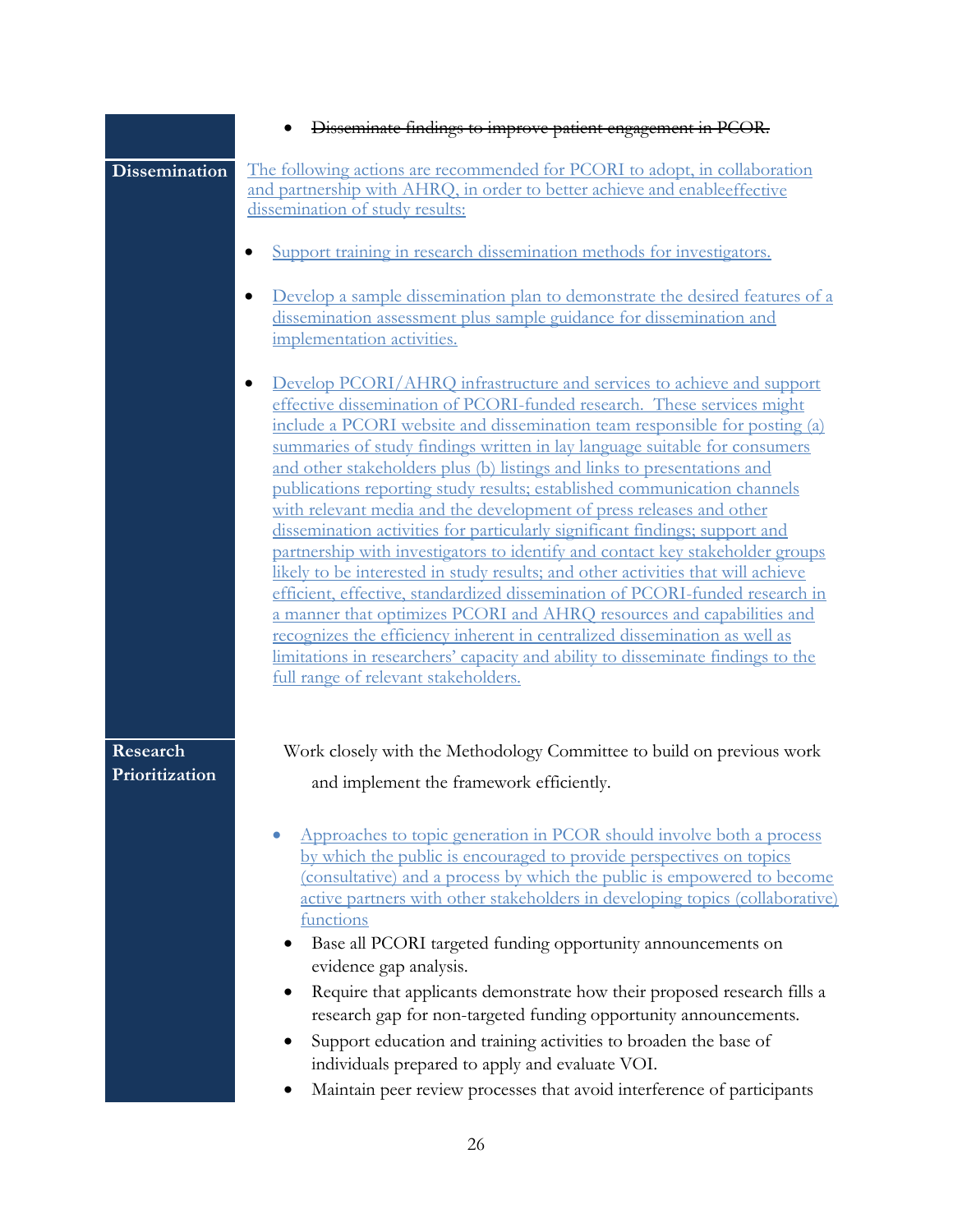and stakeholders with potential conflicts of interest. Peer review should incorporate patient perspectives.

- Protect independence in peer review of research funding proposals. Methods of peer review should be adopted to safeguard independence between reviewers and those being reviewed.
- Ensure adequate representation of minorities and disadvantaged segments of the population in peer review of research funding proposals.
	- Sponsor randomized trials alongside registry studies to compare the validity of different methods for reducing confounding and bias.
	- Develop and disseminate software needed for sensitivity analyses and approaches to evaluating the assumptions underlying complex analyses such as instrumental variable analyses.
	- Develop education and training for consumers of research on various research methodologies with a focus on newer methods used to control for confounding.
	- Identify or support the development and distribution of software to reduce barriers that inhibit the use of more rigorous methods for handling missing data.
- Provide training in methods for the following as they specifically relate to PCOR
	- o systematic reviews,
	- o modeling,
	- o addressing missing data.
- Promote accumulation of evidence to supplement common practices as guidance for future development of data network structures.
- Develop detailed guidance for best practices in the design and management of data networks to meet the requirements contained in Standard 7.5.1.
- Develop guidance and tools for researchers to use in assessing the features of a data network and for determining and documenting adherence to Standard 7.5.1.
- Identify and promote use of approaches to privacy protection in data networks that also consider how to enhance data utility
- Identify best practices and develop guidance for data network developers to overcome challenges to linking patient-level data derived from different sources.
- **Designspecific Methods – TAB H**
- Support development and use of software for adaptive trials that can simulate complex designs.
- Broaden experience with adaptive trials for PCOR, perhaps through funding of a cohort of adaptive trials on priority topic areas.
- Mentor investigators and develop a "how to" guide and a forum to share experiences with adaptive trials.

27

# **General and Crosscutting Methods for All PCOR**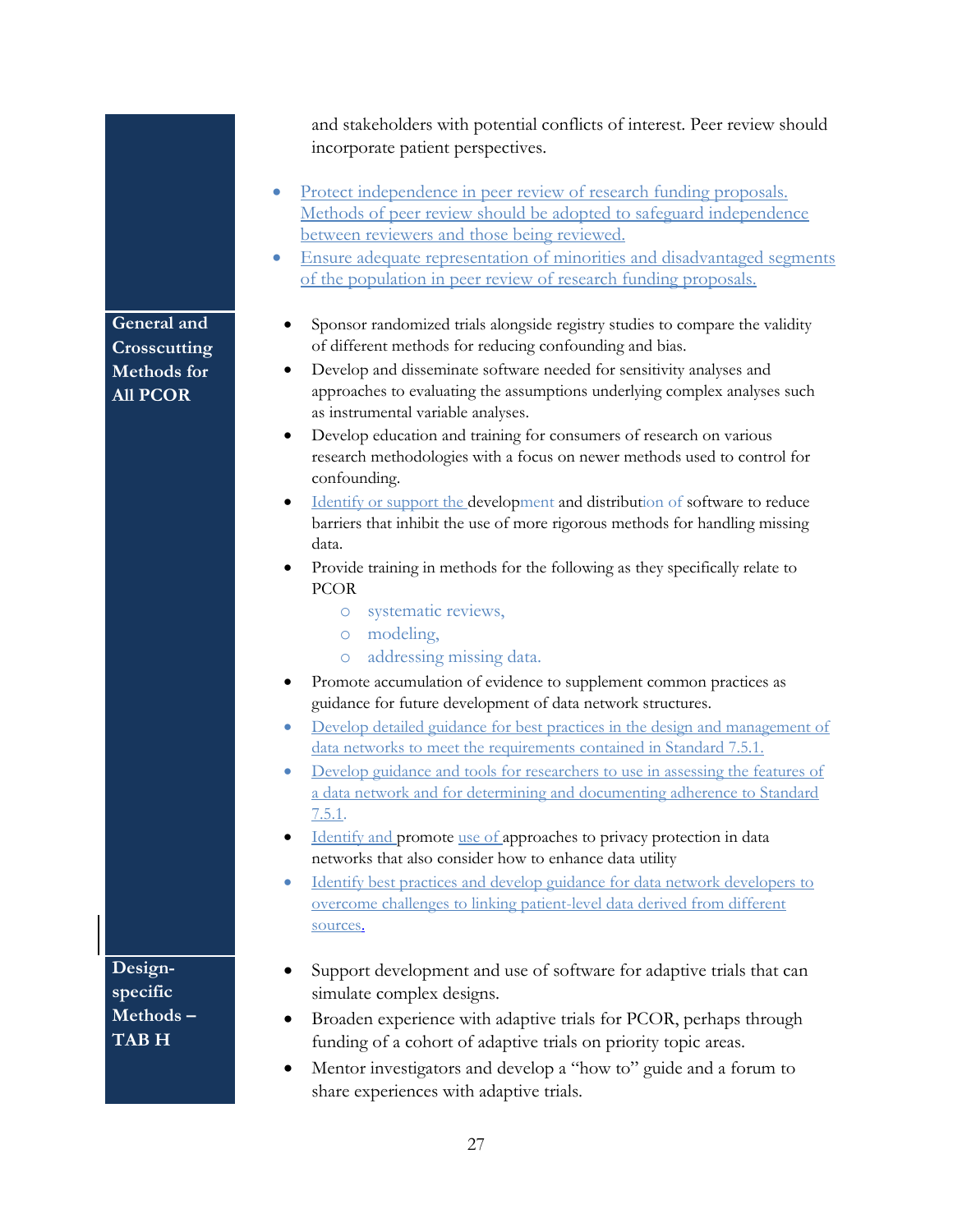

- Develop coursework and other training opportunities for statisticians and other methodologists interested in developing expertise in adaptive trials.
- **Encourage a program of research that examines whether using adaptation in clinical trials biases the results of those trials and the effectiveness of methods to ameliorate such biases.**
- Sponsor an Institute of Medicine committee to develop standards for research on medical tests.
- Encourage and actively seek alternatives to prospective randomized study designs for studying clinical outcomes after diagnostic testing

## **Research Recommendations**

| Topic                | <b>Research Recommendations</b>                                                                                                                                                                 |
|----------------------|-------------------------------------------------------------------------------------------------------------------------------------------------------------------------------------------------|
|                      |                                                                                                                                                                                                 |
| Patient              | Support research to develop a standardized nomenclature for patient                                                                                                                             |
| <b>Centeredness</b>  | engagement methods.                                                                                                                                                                             |
|                      | Support and facilitate research on patient engagement by<br>systematically collecting and funding the analysis of information about<br>patient engagement methods from PCORI-sponsored studies. |
|                      | Support and facilitate research on methods for, and impacts of, engaging                                                                                                                        |
|                      | people representative of the population of interest during design and<br>conduct of PCOR.                                                                                                       |
|                      | Disseminate findings from these research activities to improve patient                                                                                                                          |
|                      | engagement in PCOR.                                                                                                                                                                             |
|                      | Support research to improve the patient-reported outcomes (PRO)                                                                                                                                 |
|                      | evidence base, by supporting including research on methods for assessing                                                                                                                        |
|                      | measurement properties (based on qualitative and quantitative evaluations),                                                                                                                     |
|                      | score interpretability, meaningfulness of score changes, and strategies for<br>minimizing and interpreting missing PRO data in PCOR.                                                            |
| <b>Dissemination</b> | Support and facilitate research on research dissemination by systematically                                                                                                                     |
|                      | collecting and funding the analysis of data measuring the impacts and                                                                                                                           |
|                      | effectiveness of PCORI/AHRQ dissemination activities.                                                                                                                                           |
|                      |                                                                                                                                                                                                 |
|                      | Support health-related dissemination and implementation research to                                                                                                                             |
|                      | better understand barriers, facilitators and effective strategies for                                                                                                                           |
|                      | disseminating and facilitating the implementation of PCOR and CER,<br>including dissemination and implementation by consumers and patients,                                                     |
|                      | clinicians and other healthcare and public health professionals and                                                                                                                             |
|                      | organizations, policy and regulatory agencies, and other stakeholders.                                                                                                                          |
|                      |                                                                                                                                                                                                 |
|                      | Disseminate findings from these research activities to improve PCOR and                                                                                                                         |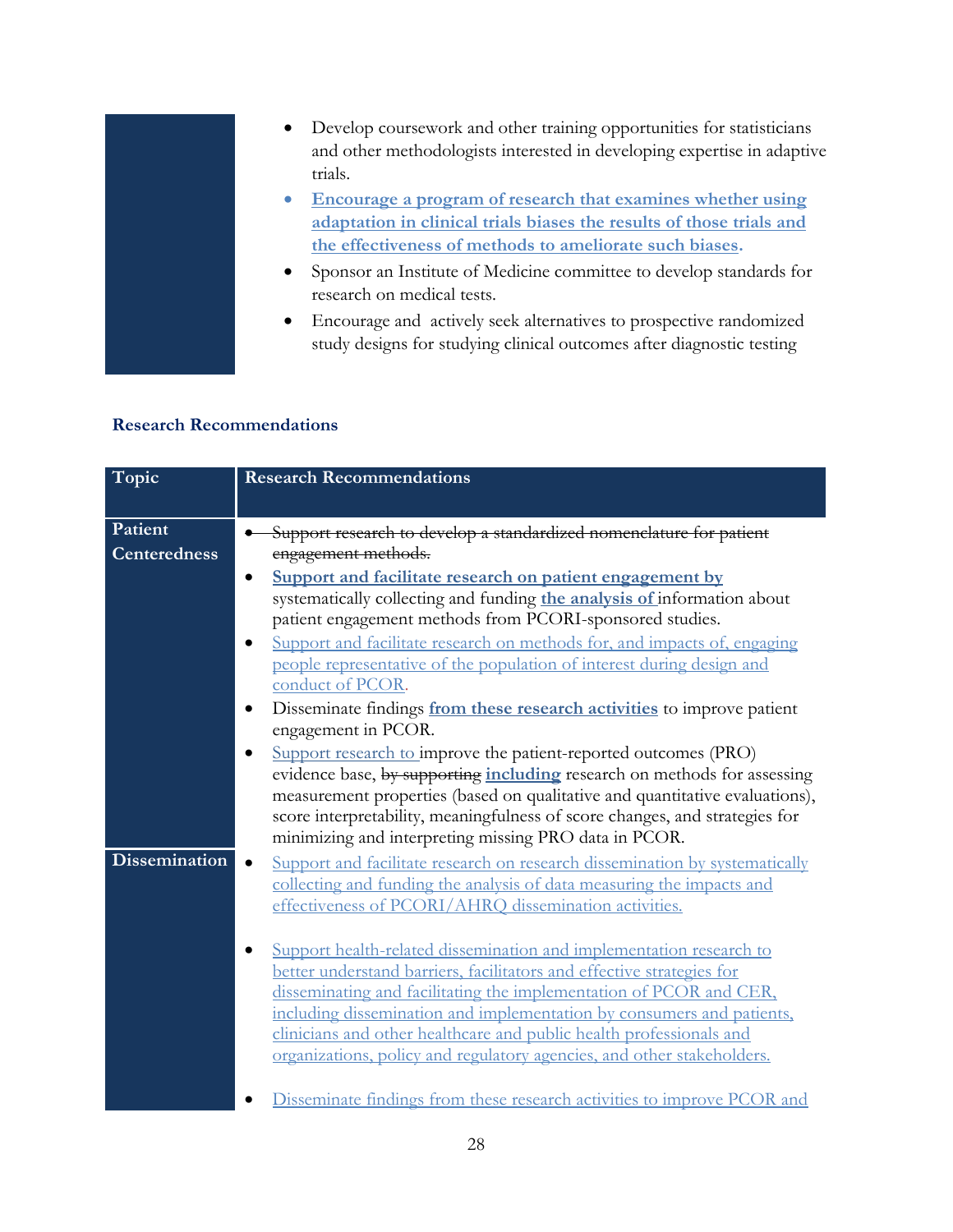|                                               | CER dissemination and implementation effectiveness.                                                                                                                                                                                                                                                                                                                                                                                                                                                                                                                                                                                                                                                                                                                                                                                                                                                                                                                                                                              |
|-----------------------------------------------|----------------------------------------------------------------------------------------------------------------------------------------------------------------------------------------------------------------------------------------------------------------------------------------------------------------------------------------------------------------------------------------------------------------------------------------------------------------------------------------------------------------------------------------------------------------------------------------------------------------------------------------------------------------------------------------------------------------------------------------------------------------------------------------------------------------------------------------------------------------------------------------------------------------------------------------------------------------------------------------------------------------------------------|
| Research<br>Prioritization                    | Encourage intra- and extramural research in the development and<br>practical application of VOI methods for PCOR, including through<br>studies that examine the contribution of VOI methods to research<br>prioritization when used in conjunction with other approaches to<br>research prioritization.<br>Support empirical research to assess and improve research<br>prioritization methods for use by PCORI.<br>Support extra- and/or intramural research to establish a best practice<br>approach to consultative and collaborative patient engagement in<br>topic generation that is suitable for the heterogeneity of the US<br>patient population.<br>Study the employment of research gap analysis to continue to develop<br>the empirical evidence on its use.<br>Encourage studies, ideally with experimental designs, that assess<br>different methods for engaging patients with diverse views and<br>preferences and funneling their input into the peer review process in<br>a consultative manner.               |
| General and<br>Crosscutting<br><b>Methods</b> | Fund research on innovative ways to identify and recruit new users of<br>treatment for research studies.<br>Fund research on ways to identify and include reasonable treatment<br>alternative comparators.<br>Further dDevelop and disseminate templates for describing who is in<br>each analysis and the potential sources of selection bias.<br>Develop and disseminate methods for adequate analysis of data in<br>cases where the treatment/exposure varies over time and it is not<br>possible to adhere to these standards.<br>Incorporate evolving new technology, such as the use of cloud and<br>mobile technology, into ongoing work in the design of networks.<br>Fund research on the best way to harmonize data elements across<br>sources.<br>Develop methods guidance for HTE analyses for HTE in<br>observational studies.<br>Evaluate the impact of the IOM standards, (endorsed by the Methodology<br>$\bullet$<br>Committee) on the resources needed to conduct systematic reviews and on<br>review quality. |
|                                               | Develop methods guidance for HTE analyses in observational studies<br>and comparative effectiveness trials; the literature on HTE almost<br>exclusively discusses use in placebo controlled trials                                                                                                                                                                                                                                                                                                                                                                                                                                                                                                                                                                                                                                                                                                                                                                                                                               |

29